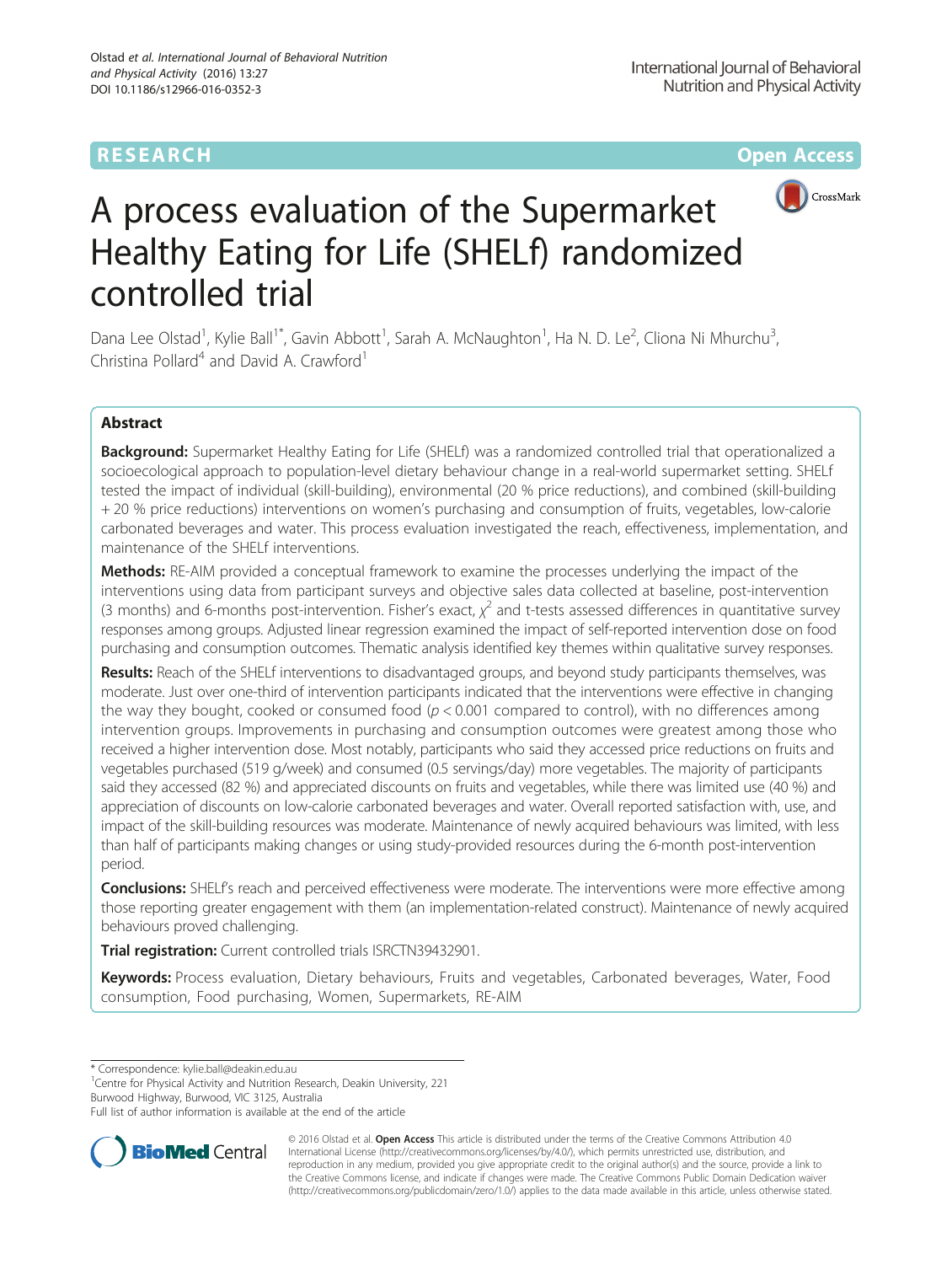## Background

Unhealthy dietary patterns are among the leading public health concerns worldwide given their significant contribution to the global burden of disease [\[1](#page-13-0)]. Shifting dietary behaviours in health promoting directions is challenging however, given the ubiquity and relatively entrenched nature of unhealthy dietary patterns. In Australia, although most individuals  $\geq 2$  years of age consume fruits and vegetables (FV) on a daily basis, fewer consume sufficient quantities of fruits (54 %) and vegetables (7 %) for health benefits [\[2](#page-13-0)]. Intake of discretionary foods such as confectionary, cakes, sweet biscuits, pastries and soft drinks appear to be displacing intake of healthy foods such as FV within the Australian population, with more than onethird of daily energy intake contributed by these and other discretionary foods [\[2](#page-13-0)]. Strategies to promote purchase and consumption of FV and other healthy foods are therefore the subject of intense investigation.

Until recently, a paradigm of individual responsibility for health behaviours predominated within the nutrition community, such that many past investigations sought to improve dietary behaviours through increasing individual-level nutrition-related knowledge, motivation, and self-efficacy for healthy eating [[3\]](#page-13-0). However, although intrapersonal factors are important correlates of food intake patterns [\[4](#page-13-0)–[8](#page-13-0)], individual-level behaviour change interventions have generally yielded only modest outcomes [\[9](#page-13-0), [10\]](#page-13-0). Indeed, behaviour change is not easily achieved nor maintained in the absence of structural supports, and therefore recent initiatives have sought to modify the context within which individual behaviours occur by creating environments that support healthy eating. Socioecological approaches integrate these diverse perspectives by acknowledging the joint contribution of individual, social and environmental factors to dietary behaviours [[11](#page-13-0), [12\]](#page-13-0).

The current study is based on the Supermarket Healthy Eating for Life (SHELf) project, which was a randomized controlled trial (RCT) that operationalized a socioecological approach to population-level dietary be-haviour change in a real-world supermarket setting [[13](#page-13-0), [14](#page-13-0)]. SHELf tested the impact of individual (skill-building), environmental (price reductions), and combined (skillbuilding + price reductions) interventions on women's food purchasing and consumption behaviours. The study complemented past ecologically-informed supermarketbased RCTs performed in other nations. In a New Zealand study, 12.5 % price discounts on healthier foods led to increased purchasing of FV and other healthier foods, while in the Netherlands a 50 % discount on FV with and without additional education increased purchasing and consumption of FV [\[15, 16](#page-13-0)]. Education alone had no impact in either of these studies. Findings from the SHELf project differed somewhat from these earlier studies and were not always consistent with expectations. Specifically, in the immediate post-intervention period purchase of FV increased in the price reduction group, and purchase of fruit increased in the combined group, while no changes were found within the skill-building group. In addition, small unexpected increases in consumption of high-calorie carbonated beverages were observed in the skill-building and price reduction groups. Some of these behaviours were maintained at 6-months post-intervention, while others were not. These mixed and sometimes unexpected findings suggested a need to investigate the processes underlying these results.

Given the increasingly complex nature of public health interventions, and the need to evaluate their impacts in real-world contexts, it is no longer sufficient to confine evaluative activities to the realm of efficacy testing. A focus on program efficacy without attention to process contributes to a reductionist paradigm that oversimplifies reality and ignores essential details regarding why an intervention did or did not achieve its intended effects [[17\]](#page-14-0). Process evaluation provides a means to monitor and document the implementation of health promotion programs in order to better understand why a program was or was not successful, and how any effects were achieved [[18](#page-14-0)]. However despite its importance, few interventions within food shopping environments have undertaken process evaluation [[19\]](#page-14-0), and RCTs similar to SHELf have only examined selected aspects of reach and implementation [\[16](#page-13-0), [20](#page-14-0)–[23\]](#page-14-0). Limited availability of processrelated data constrains efforts to apply lessons from past studies to improve the design and execution of future investigations. The purpose of this study was to conduct a process evaluation to investigate the reach, effectiveness, implementation, and maintenance of the SHELf interventions.

## Methods

## Participants and setting

Full methodological details of the SHELf study have been previously described [[13](#page-13-0), [14](#page-13-0)] and are briefly summarized here. SHELf was a socioecologically informed intervention conducted in two Coles<sup>®</sup> supermarkets (the second largest grocery chain in Australia) from May, 2011 to November, 2012. The Australian Bureau of Statistics' Socioeconomic Index for Areas (SEIFA), derived from aggregate measures of social and economic information from the population census (such as the proportion of low-income households and the proportion of adults with a tertiary education) [[24\]](#page-14-0), was used to randomly select one advantaged and one disadvantaged neighbourhood that were serviced by a Coles supermarket within 25 km of Deakin University in Melbourne, Australia. Two target stores from within these areas were then purposively selected, and a random sample of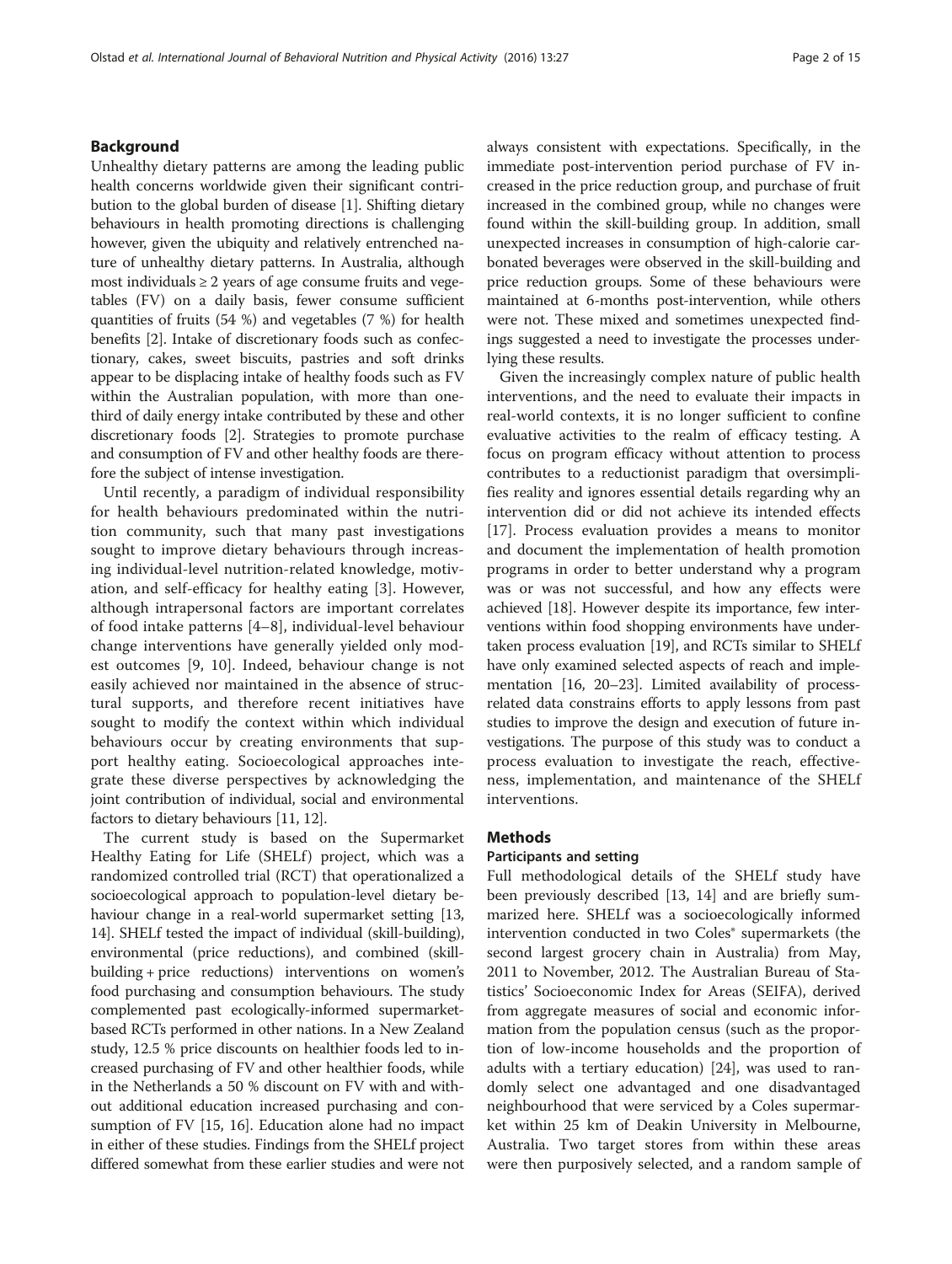3000 women identified via customer loyalty cards (Fly-Buys) who shopped regularly at these, or any other Coles stores with a 5 km radius, received a mail-out of a study recruitment pack. Women were targeted for recruitment because they tend to assume the majority of household food-related responsibilities [\[25, 26\]](#page-14-0).

Women who responded to the mail-out ( $n = 693$ ; 23 %) response rate) were invited to participate if they met the following eligibility criteria: aged 18–60 years, the main household food shopper, shopped regularly at Coles supermarkets in one of the two catchment areas, held a Coles store loyalty card and were willing to use it when they shopped at Coles during the study period, able to speak, read and write in English, willing to disclose household income, and the only woman in their household taking part in the study ( $n = 674$  women met inclusion criteria). The study was approved by the Deakin University Faculty of Health Human Ethics Advisory Group. All women provided written, informed consent prior to participating.

#### Interventions

Following baseline measures  $(n = 32$  did not return a baseline survey at all or in time to participate), 642 women were randomized using a computer-generated block randomization sequence into one of four study conditions: 1) Control ( $n = 161$ ), 2) Price reductions ( $n =$ 161), 3) Skill-building  $(n = 160)$ , or 4) Combined price reductions + skill-building  $(n = 160)$ . The sample size provided 90 % power to detect an increase in vegetable consumption of at least 0.5 servings/day. Retrospective retrieval of 3 months of electronic purchasing data was followed immediately by a 3-month intervention period, with a subsequent 6-month no-intervention follow-up phase. Women in the control group did not receive any interventions during the study period, and were asked to maintain their usual shopping habits. The price reduction intervention aimed to reduce the cost of targeted healthier foods through 20 % price discounts on the purchase of all FV (including all varieties of fresh, canned, dried and frozen FV, excluding fruit juice, frozen hot chips and fried potatoes), low-calorie carbonated beverages, and water. Discounts were applied at the checkout counter upon swiping a FlyBuys card and were in addition to existing store promotions and discounts. Participants received a list of discounted items at the start and mid-way through the intervention. The skillbuilding treatment arm was developed on the basis of social cognitive theory and addressed theoretical constructs of nutrition-related self-efficacy, knowledge, and perceived facilitators and barriers for healthy eating through key messages provided in eight mailed newsletters and accompanying resources (e.g. recipes, goalsetting and self-monitoring exercises), and access to a dietitian-facilitated web-based forum that contained

discussion boards and threads that coincided with newsletter content. Women in the combined price reduction + skill-building treatment arm received 20 % price discounts and all skill-building resources and supports.

#### Theoretical framework

RE-AIM provides a conceptual model for understanding the impact of public health interventions [[17](#page-14-0), [27](#page-14-0)]. Overall impact is modelled as a function of five factors: reach, effectiveness, adoption, implementation, and maintenance [[17](#page-14-0)]. We used RE-AIM as an organizing framework to investigate the reach, effectiveness, implementation and maintenance of the SHELf interventions (i.e. excluding adoption). This framework was selected because of its comprehensiveness, robustness demonstrated through several decades of use in a variety of fields, and adaptability to different purposes and contexts [[27](#page-14-0)–[29](#page-14-0)]. Kessler et al. [[30](#page-14-0)] have outlined specific items across RE-AIM dimensions that represent comprehensive application of the full model. Our measures included these items with adaptations, additions and exclusions in some instances to accommodate the study design and availability of data. Factors at the organizational level (i.e. adoption, which refers to the proportion and representativeness of settings that adopt a program, along with maintenance of new programs at the organizational level) were not considered relevant given that study sites were pre-selected and were not expected to maintain the interventions beyond the study period.

#### Data collection

Items for the process evaluation were assessed via completion of self-report surveys at baseline (T1), post-intervention (T2: 3 months) and 6-months postintervention (T3: 9 months). We aimed to achieve a broad coverage of major issues relating to the impact of the interventions. It was not our intent to explore the hidden meanings underlying why participants did or did not find the interventions to be impactful, thus a brief survey was most appropriate to our aims. To promote retention, all participants received small gifts, including a A\$20 shopping voucher for each of three survey completions, 1000 FlyBuys rewards points (approximately equivalent to A\$15 value), and water bottles, shopping bags, spice packs and tea bags. Questions for the process evaluation were purpose-developed for the SHELf study and tailored according to treatment group assignment and contained a mix of closed- and open-ended questions. Core measures were identical on all surveys (e.g. sociodemographic details), however questions relating to specific elements of each intervention differed by intervention group (e.g. frequency of use of recipes, receipt of price discounts) as described below. The specific closed-ended questions asked and response options provided are presented in Tables [1](#page-3-0), [2](#page-4-0) and [3.](#page-5-0)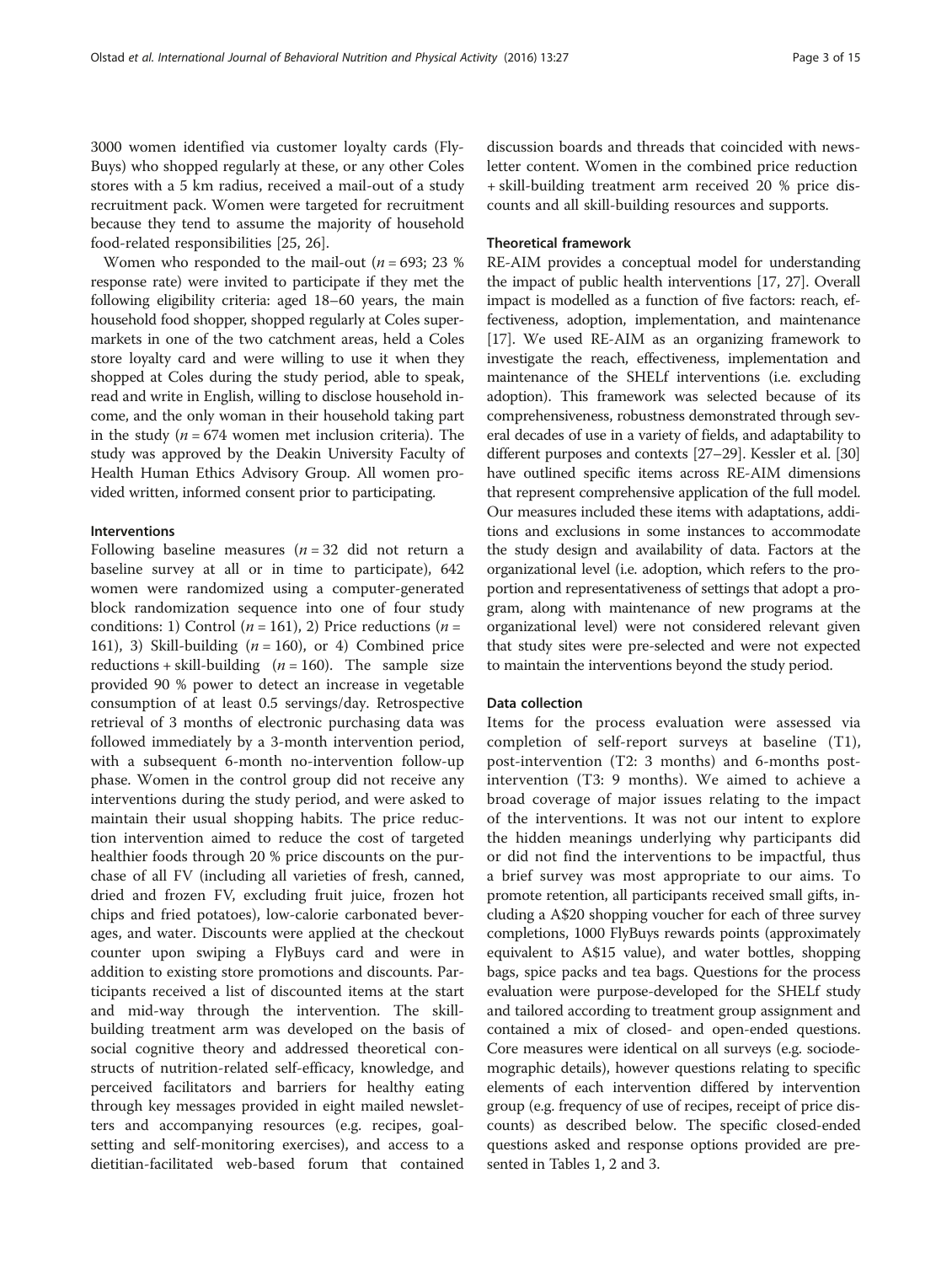| post-intervention                                                                                         |                                              |                                        |         |  |
|-----------------------------------------------------------------------------------------------------------|----------------------------------------------|----------------------------------------|---------|--|
| Survey questions                                                                                          | Skill-building<br>$n = 160^{\circ}$<br>% (n) | Combined<br>$n = 160^{\circ}$<br>% (n) | P-value |  |
| Newsletters                                                                                               |                                              |                                        |         |  |
| In the past 3 months, did you<br>receive newsletters from us<br>about healthy eating?<br>(implementation) |                                              |                                        | 0.493   |  |
| Yes                                                                                                       | 98.0 (146)                                   | 99.3 (151)                             |         |  |
| No                                                                                                        | 1(2)                                         | 0(0)                                   |         |  |
| Don't know                                                                                                | 0.7(1)                                       | 0.7(1)                                 |         |  |
| If yes, how useful did you find<br>these newsletters? (implementation)                                    |                                              |                                        | 0.457   |  |
| 5 Extremely useful                                                                                        | 14.9 (21)                                    | 17.2 (25)                              |         |  |
| 4                                                                                                         | 34.0 (48)                                    | 29.0 (42)                              |         |  |
| 3                                                                                                         | 30.5(43)                                     | 35.2 (51)                              |         |  |
| 2                                                                                                         | 18.4 (26)                                    | 13.8 (20)                              |         |  |
| 1 Not at all useful                                                                                       | 2.1(3)                                       | 4.8 $(7)$                              |         |  |
| How many of the 8 newsletters<br>did you read? (implementation)                                           |                                              |                                        | 0.919   |  |
| Αll                                                                                                       | 51.8 (75)                                    | 51.7 (78)                              |         |  |
| About 75 %                                                                                                | 19.3 (28)                                    | 22.5 (34)                              |         |  |
| About 50 %                                                                                                | 16.6 (24)                                    | 13.3 (20)                              |         |  |
| About 25 %                                                                                                | 9.7(14)                                      | 9.9(15)                                |         |  |
| None                                                                                                      | 2.8(4)                                       | 2.7(4)                                 |         |  |
| On average how long did it take<br>you to read through a newsletter?<br>(implementation) (mean $\pm$ SD)  | $11.9 \pm 12.8$<br>mins                      | $11.8 \pm 8.8$<br>mins                 | 0.899   |  |
| Recipes                                                                                                   |                                              |                                        |         |  |
| Did you use any of the recipes<br>provided? (implementation)                                              |                                              |                                        | 0.114   |  |
| Yes                                                                                                       | 45.6 (67)                                    | 53.6 (81)                              |         |  |
| No                                                                                                        | 53.1 (78)                                    | 46.3 (70)                              |         |  |
| Don't know                                                                                                | 1.4(2)                                       | 0(0)                                   |         |  |
| If yes, how many have you used?<br>(implementation)                                                       |                                              |                                        | 0.860   |  |
| All                                                                                                       | 1.5(1)                                       | 2.4(2)                                 |         |  |
| $13 - 15$                                                                                                 | 1.5(1)                                       | 1.2(1)                                 |         |  |
| $10 - 12$                                                                                                 | (0)                                          | 1.2(1)                                 |         |  |
| $7 - 9$                                                                                                   | 1.5(1)                                       | 4.9(4)                                 |         |  |
| $4 - 6$                                                                                                   | 30.8 (20)                                    | 24.4 (20)                              |         |  |
| $1 - 3$                                                                                                   | 64.6 (42)                                    | 64.6 (53)                              |         |  |
| How often have you used the<br>recipes? (implementation)                                                  |                                              |                                        | 0.815   |  |
| Every day                                                                                                 | 0                                            | 0                                      |         |  |
| Every 2-3 days                                                                                            | 3.0(2)                                       | 3.7(3)                                 |         |  |
| About once a week                                                                                         | 16.7 (11)                                    | 15.9 (13)                              |         |  |
| About once every 2 weeks                                                                                  | 34.9 (23)                                    | 28.1 (23)                              |         |  |
|                                                                                                           |                                              |                                        |         |  |

<span id="page-3-0"></span>

|                   |  |  |  | Table 1 Process evaluation of the skill-building intervention at |  |
|-------------------|--|--|--|------------------------------------------------------------------|--|
| post-intervention |  |  |  |                                                                  |  |

## Table 1 Process evaluation of the skill-building intervention at post-intervention (Continued)

| About once a month                                                                                                                                         | 19.7 (13)  | 28.1(23)   |       |
|------------------------------------------------------------------------------------------------------------------------------------------------------------|------------|------------|-------|
| Less than once a month                                                                                                                                     | 25.8 (17)  | 23.2 (19)  |       |
| Did you find the additional<br>materials useful? (e.g. the Food<br>for Health brochures, Food Cents<br>Eat Smart for 4 booklets, etc.)<br>(implementation) |            |            | 0.335 |
| Yes                                                                                                                                                        | 65.1 (97)  | 72.8 (107) |       |
| No                                                                                                                                                         | 18.1(27)   | 12.9 (19)  |       |
| Don't know                                                                                                                                                 | 16.8(25)   | 14.3(21)   |       |
| Did you share any of the newsletters,<br>additional materials or recipes with<br>friends or family over the past 3<br>months? (reach)                      |            |            | 0.853 |
| Yes                                                                                                                                                        | 30.4 (45)  | 33.1 (49)  |       |
| No                                                                                                                                                         | 68.9 (102) | 66.2 (98)  |       |
| Don't know                                                                                                                                                 | 0.7(1)     | 0.7(1)     |       |
| What do you think of the amount<br>of materials (newsletters, recipes,<br>and other materials) you received<br>from us? (implementation)                   |            |            | 0.969 |
| Too many materials                                                                                                                                         | 21.0 (31)  | 21.9(32)   |       |
| About the right amount                                                                                                                                     | 76.4 (113) | 75.3 (110) |       |
| Did not receive enough                                                                                                                                     | 2.7(4)     | 2.7(4)     |       |

RE-AIM constructs examined are listed in brackets after each question Fisher's exact tests and  $\chi^2$  tests (for categorical data) and two-sided unpaired t-tests with unequal variances were conducted to assess differences in survey responses between treatment groups. Unadjusted multinomial logistic regression with robust standard errors was used to assess differences between groups

where Fisher's or  $\chi^2$  tests revealed overall differences<br>approacents highest possible sample size for each <sup>a</sup>Represents highest possible sample size for each question. The sample size for each question differs due to missing responses

#### Reach

Reach refers to the proportion of the target population that participates in an intervention and their representativeness [[17\]](#page-14-0). Participants self-reported sociodemographic characteristics including age, highest educational qualification, household income, country of birth, marital status and number of children living in the home. Demographic characteristics of participants were compared to 2011 census data for the Greater Melbourne area [\[31](#page-14-0)] to determine the representativeness of participants. We additionally examined the reach of the interventions within participants' social circles by asking whether they had shared skill-building intervention materials or price discounts with others, and whether participants thought their partner and/or children (where applicable) were more willing to eat FV as a result of their participation in the study.

## Effectiveness

Effectiveness refers to the positive and negative impacts of interventions on outcomes [\[17\]](#page-14-0). To supplement previously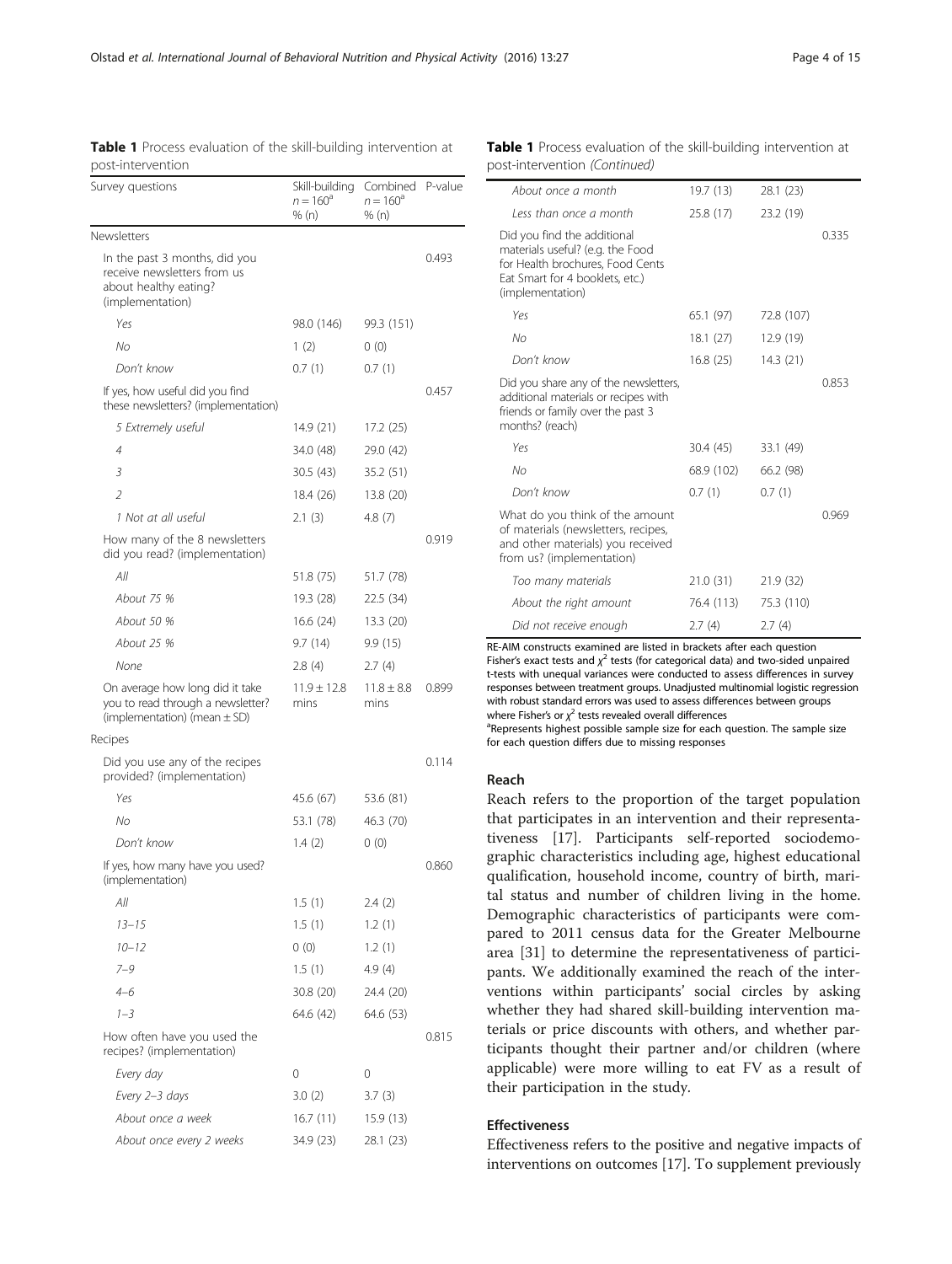| at post-intervention                                                                                                                                                                           |                                               |                                        |         |
|------------------------------------------------------------------------------------------------------------------------------------------------------------------------------------------------|-----------------------------------------------|----------------------------------------|---------|
| Survey questions                                                                                                                                                                               | Price reduction<br>$n = 161^{\circ}$<br>% (n) | Combined<br>$n = 160^{\circ}$<br>% (n) | P-value |
| Did you receive discounts on fruit<br>and vegetables as part of this<br>study? (implementation)                                                                                                |                                               |                                        | 0.157   |
| Yes                                                                                                                                                                                            | 84.8 (134)                                    | 78.4 (120)                             |         |
| No                                                                                                                                                                                             | 5.7(9)                                        | 11.8 (18)                              |         |
| Don't know                                                                                                                                                                                     | 9.5(15)                                       | 9.8(15)                                |         |
| If yes, did you buy more fruit and<br>vegetables because of the<br>discount? (effectiveness)                                                                                                   |                                               |                                        | 0.474   |
| Yes                                                                                                                                                                                            | 65.4 (87)                                     | 62.7(74)                               |         |
| No                                                                                                                                                                                             | 28.6 (38)                                     | 33.9 (40)                              |         |
| Don't know                                                                                                                                                                                     | 6.0(8)                                        | 3.4(4)                                 |         |
| Did you receive discounts on diet/<br>low-calorie soft drinks or water as<br>part of this study? (implementation)                                                                              |                                               |                                        | 0.429   |
| Yes                                                                                                                                                                                            | 43.0 (68)                                     | 36.8 (56)                              |         |
| Nο                                                                                                                                                                                             | 30.4 (48)                                     | 36.8 (56)                              |         |
| Don't know                                                                                                                                                                                     | 26.6 (42)                                     | 26.3 (40)                              |         |
| If yes, did you buy more diet/low-<br>calorie soft drinks or water because<br>of the discount (effectiveness)                                                                                  |                                               |                                        | 0.684   |
| Yes                                                                                                                                                                                            | 36.8 (25)                                     | 29.1 (16)                              |         |
| No                                                                                                                                                                                             | 58.8 (40)                                     | 67.3 (37)                              |         |
| Don't know                                                                                                                                                                                     | 4.4(3)                                        | 3.6(2)                                 |         |
| If you received discounts do you<br>think that you bought less sugar-<br>sweetened/full calorie soft drinks<br>because of the discount on diet/<br>low calorie soft drinks?<br>(effectiveness) |                                               |                                        | 0.389   |
| Yes                                                                                                                                                                                            | 23.5 (16)                                     | 21.8 (12)                              |         |
| No                                                                                                                                                                                             | 61.8 (42)                                     | 70.9 (39)                              |         |
| Don't know                                                                                                                                                                                     | 14.7 (10)                                     | 7.3(4)                                 |         |
| Please indicate how much you<br>liked or disliked the discounts you<br>were offered (implementation)                                                                                           |                                               |                                        | 0.457   |
| 5 I liked the discounts very much                                                                                                                                                              | 68.8 (108)                                    | 65.1 (99)                              |         |
| 4                                                                                                                                                                                              | 10.8(17)                                      | 7.9 (12)                               |         |
| 3                                                                                                                                                                                              | 7.6 (12)                                      | 9.9(15)                                |         |
| 2                                                                                                                                                                                              | 1.9(3)                                        | 1.3(2)                                 |         |
| 1 I did not like the discounts                                                                                                                                                                 | 3.2(5)                                        | 2.0(3)                                 |         |
| Did not receive                                                                                                                                                                                | 7.6 (12)                                      | 21 (13.8)                              |         |
| If you received discounts, did you<br>use the 'supermarket items<br>included in our 20 % price<br>discount' handout we gave you to<br>help you work out your discount?<br>(implementation)     |                                               |                                        | 0.193   |

<span id="page-4-0"></span>

| Table 2 Process evaluation of the price reduction intervention |  |  |  |
|----------------------------------------------------------------|--|--|--|
| at post-intervention                                           |  |  |  |

| <b>Table 2</b> Process evaluation of the price reduction intervention |  |
|-----------------------------------------------------------------------|--|
| at post-intervention (Continued)                                      |  |

| Yes                                                                                        | 53.1 (77)  | 45.8 (60)  |       |
|--------------------------------------------------------------------------------------------|------------|------------|-------|
| No                                                                                         | 33.1 (48)  | 43.5 (57)  |       |
| Don't know                                                                                 | 13.8 (20)  | 10.7(14)   |       |
| If you received discounts did you<br>buy things for others using your<br>discount? (reach) |            |            | 0.450 |
| Yes                                                                                        | 13.8 (20)  | 11.5(15)   |       |
| No                                                                                         | 83.5 (121) | 87.8 (115) |       |
| Don't know                                                                                 | 2.8(4)     | 0.8(1)     |       |
|                                                                                            |            |            |       |

RE-AIM constructs examined are listed in brackets after each question Fisher's exact tests and  $\chi^2$  tests (for categorical data) and two-sided unpaired t-tests with unequal variances were conducted to assess differences in survey responses between treatment groups. Unadjusted multinomial logistic regression with robust standard errors was used to assess differences between groups where Fisher's or  $\chi^2$  tests revealed overall differences

<sup>a</sup>Represents highest possible sample size for each question. The sample size for each question differs due to missing responses

reported main outcomes from the SHELf study [[13](#page-13-0)], this process evaluation assessed perceived positive and negative impacts of the interventions by asking those who accessed discounts whether the price reductions had caused them to purchase more of the discounted items, and if not, why this was the case, as well as how they had used any saved funds. All participants were asked whether they had changed the way they bought, cooked or ate food as a result of study participation, and to qualitatively describe any changes they had made.

## Implementation

Implementation is a multi-dimensional construct that refers to what a program consists of when it is delivered [[32\]](#page-14-0).

## Skill-building

Participants were asked whether they had received newsletters, how many they had read, how useful they found them, and the average time taken to read one. Participants were also asked to qualitatively describe reasons why they may not have read all of the newsletters, the main messages they recalled from reading them, and the most and least useful parts. With respect to recipes, participants reported whether they had used recipes, how many they had used, and how often. Those who had not used recipes were asked to describe why this was the case. Finally, participants indicated whether they found the additional skill-building materials (i.e. brochures, booklets) useful, and whether the volume of skill-building materials provided was appropriate.

## Price reductions

Participants reported whether they had accessed price discounts on FV and on low-calorie soft drinks and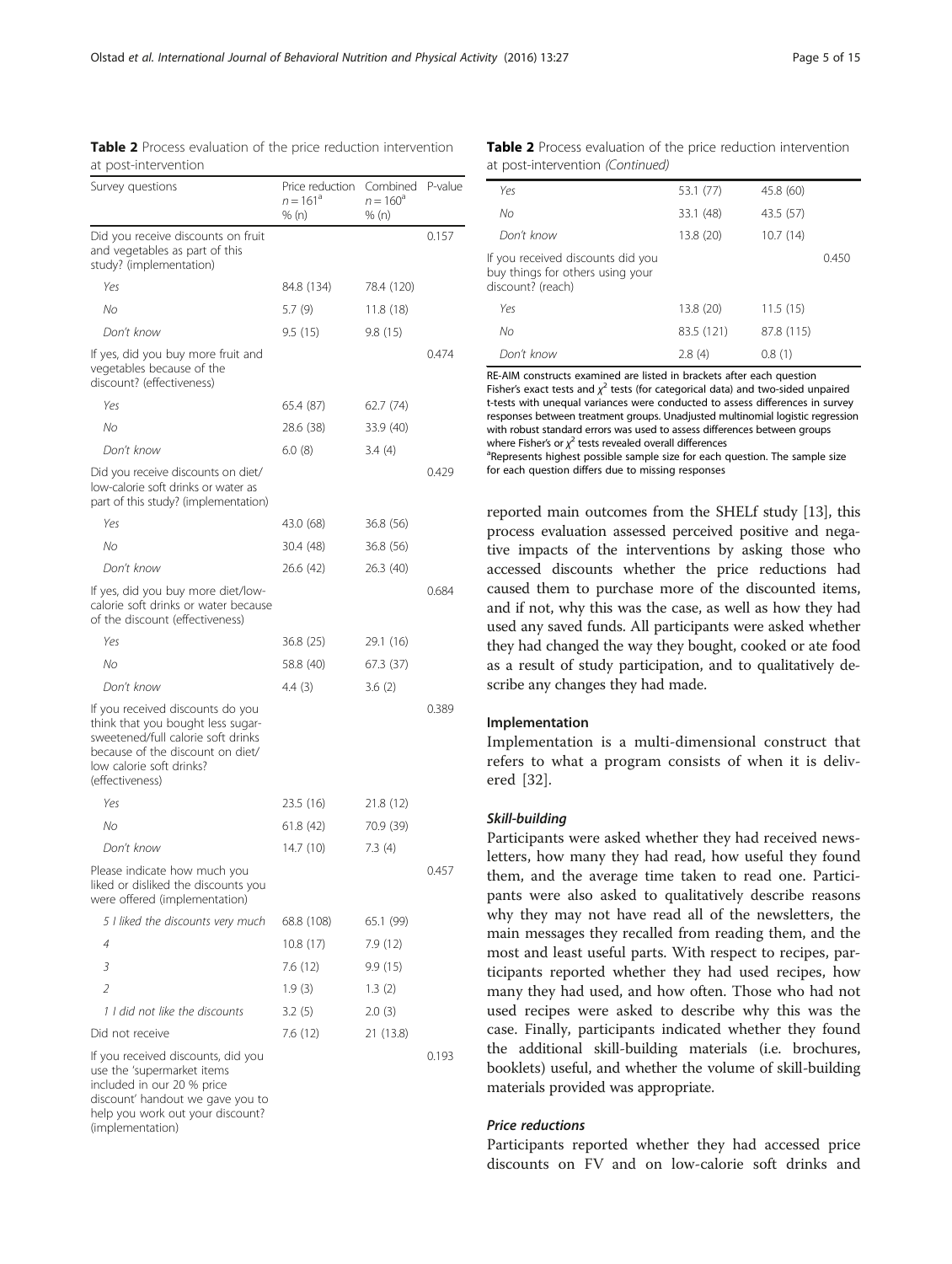#### <span id="page-5-0"></span>Table 3 Process evaluation of the overall study at post-intervention

| Survey questions                                                                                                                                                                           | Control<br>$n = 161^a$<br>% (n) | Price reduction<br>$n = 161^a$<br>% (n) | Skill-building<br>$n = 160^{\circ}$<br>% (n) | Combined<br>$n = 160^a$<br>% (n) | P-value |
|--------------------------------------------------------------------------------------------------------------------------------------------------------------------------------------------|---------------------------------|-----------------------------------------|----------------------------------------------|----------------------------------|---------|
| Have you changed the way you buy, cook or eat food after taking part<br>in this study? (effectiveness)                                                                                     |                                 |                                         |                                              |                                  | < 0.001 |
| Yes                                                                                                                                                                                        | 14.7 $(23)^{b}$                 | 32.9 $(52)^c$                           | 34.5 $(51)^c$                                | 37.5 $(57)^c$                    |         |
| <b>No</b>                                                                                                                                                                                  | 77.6 (121)                      | 59.5 (94)                               | 52.0 (77)                                    | 54.6 (83)                        |         |
| Don't know                                                                                                                                                                                 | 7.7(12)                         | 7.6(12)                                 | 13.5(20)                                     | 7.9(12)                          |         |
| (If you have children aged 12 years of younger) Do you think your child/<br>children are more willing to eat fruit and vegetables as a result of you<br>taking part in this study? (reach) |                                 |                                         |                                              |                                  | 0.227   |
| Yes                                                                                                                                                                                        | 15.4(14)                        | 26.0(19)                                | 22.1(15)                                     | 29.7 (19)                        |         |
| No                                                                                                                                                                                         | 61.5(56)                        | 58.9 (43)                               | 54.4 (37)                                    | 45.3 (29)                        |         |
| Don't know                                                                                                                                                                                 | 23.1(21)                        | 15.1(11)                                | 23.5(16)                                     | 25.0(16)                         |         |
| (If you have a partner) Do you think your partner is more willing to eat<br>fruit and vegetables as a result of you taking part in this study? (reach)                                     |                                 |                                         |                                              |                                  | 0.017   |
| Yes                                                                                                                                                                                        | 18.1 $(23)^d$                   | 34.7 $(42)^e$                           | 30.6 $(34)^e$                                | 37.1 $(43)^e$                    |         |
| No                                                                                                                                                                                         | 59.1 (75)                       | 45.5(55)                                | 46.9 (52)                                    | 38.8 (45)                        |         |
| Don't know                                                                                                                                                                                 | 22.8 (29)                       | 19.8 (24)                               | 22.5(25)                                     | 24.1 (28)                        |         |

RE-AIM constructs examined are listed in brackets after each question

Fisher's exact tests and  $\chi^2$  tests (for categorical data) and two-sided unpaired t-tests with unequal variances were conducted to assess differences in survey responses between treatment groups. Unadjusted multinomial logistic regression with robust standard errors was used to assess differences between groups where Fisher's or  $\chi^2$  tests revealed overall differences

<sup>a</sup>Represents highest possible sample size for each question. The sample size for each question differs due to missing responses

b,cvalues for variables without a common letter differ (p < 0.0001) devalues for variables without a common letter differ (p < 0.05)

water. A subsequent question asked whether participants had ever consulted the list of discounted items they had been given. Participants were also requested to quantitatively rate and qualitatively describe the degree to which they liked the price reductions overall.

### **Overall**

Participants were asked to describe what they liked most and least about the study.

#### Impact of intervention dose

Two dose-related variables were selected for each of the skill-building and price reduction interventions to evaluate whether the dose of the interventions received influenced purchase and consumption of FV and beverages at T2 (immediately post-intervention). Within the skillbuilding intervention, dose-related variables selected were those where there was sufficient variability in responses (e.g. we did not consider whether participants had received newsletters as nearly 99 % reported receiving them), and where responses were characterized by meaningful cut-points (e.g. number of recipes used was not examined as most participants used 1–3 or 4–6 recipes and the difference between these was not theoretically meaningful). Thus, the dose-related variables analysed were: number of newsletters read (100 % vs < 100 %), use

of recipes (yes vs no), and whether price discounts on FV (yes vs no) and beverages (yes vs no) were accessed. Outcomes for the analysis included purchase (grams/week) and consumption (servings/day) of FV (including all varieties of fresh, canned, dried and frozen FV, excluding fruit juice, frozen hot chips and fried potatoes), and purchase (millilitres/week) and consumption (servings/day) of carbonated beverages and water. As described in a previous publication, consumption data were self-reported via a Food Frequency Questionnaire that used validated questions, while purchasing outcomes were assessed using electronic sales data obtained from customer store loyalty cards [\[13](#page-13-0)].

#### Maintenance

Maintenance measures the extent to which newly acquired behaviours are maintained over time [\[17](#page-14-0)], and was assessed at T3 (6-months post-intervention).

#### Skill-building

Participants were asked whether they had continued to use any study materials in the post-intervention period, to report the number of materials used, and the frequency with which they had used them. Participants also indicated whether they had shared any intervention materials with friends/family in the past 6 months.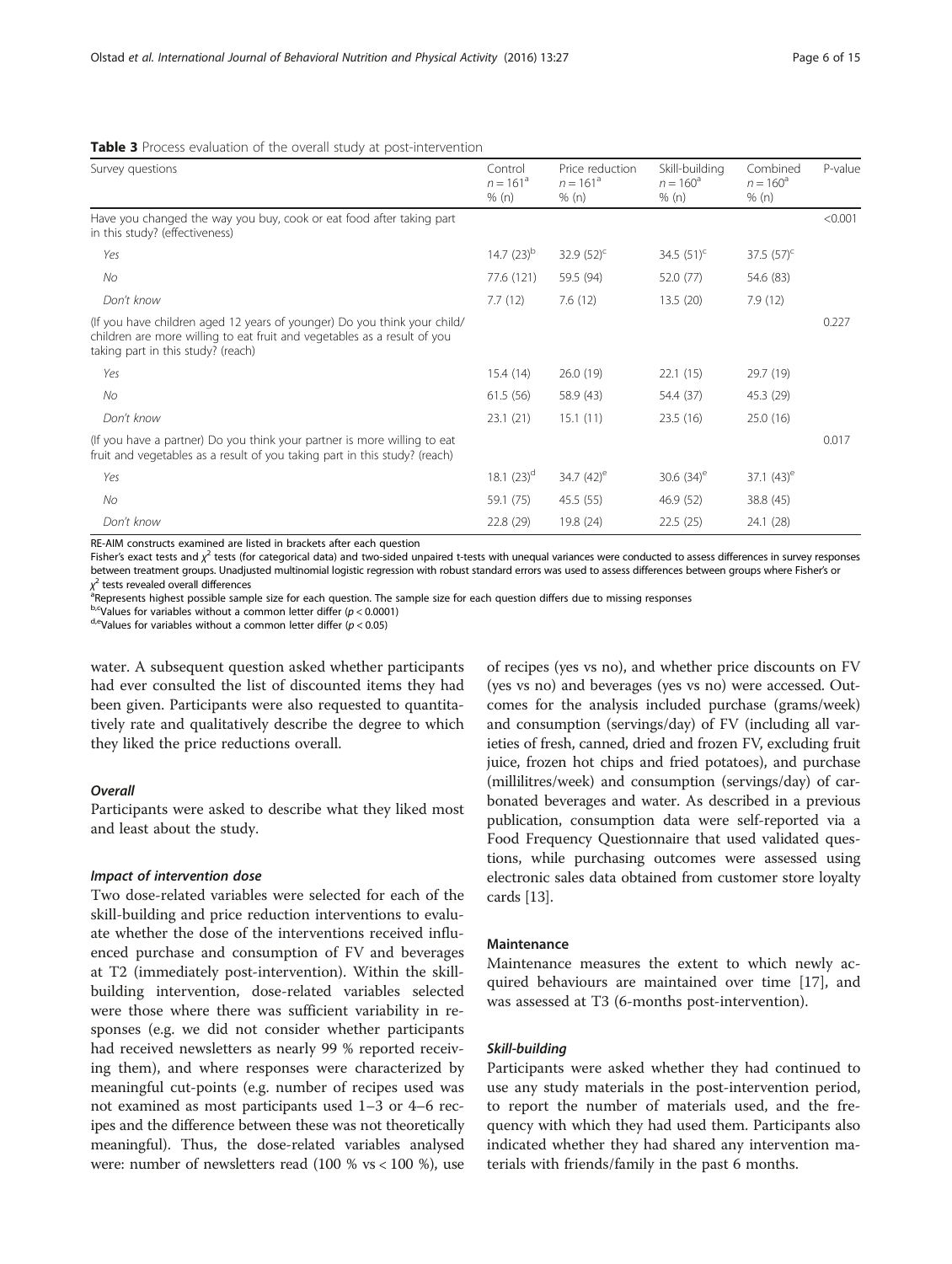## Price reductions

Participants were asked whether they had changed their purchasing of FV and of soft drinks and water in the past 6 months.

## **Overall**

Participants reported whether they had changed the way they bought, cooked or ate food as a result of the study, and whether their partner and/or children (where applicable) were more willing to eat FV as a result of their involvement in the study.

## Data analyses

#### Statistical analyses

Data from all participants who completed any portion of the T2 ( $n = 619$ ) and T3 ( $n = 608$ ) surveys were included, thus the sample size differed for each question. Fisher's exact tests and  $\chi^2$  tests (for categorical data) and unpaired t-tests with unequal variances (for continuous data) were conducted to assess differences in survey responses between treatment groups. Unadjusted multinomial logistic regression with robust standard errors was used to assess differences between groups where Fisher's or  $\chi^2$  tests revealed overall differences, with 'no' as the reference category.

Linear regression analyses assessed differences in FV and beverage purchasing and consumption at T2 according to the dose-related variables selected for the analysis. Individuals in the combined group were pooled with those in the price reduction or skill-building groups for interventions that both groups received (e.g. those who accessed price reductions on FV in the price reduction and combined groups were pooled, those who used recipes in the skill-building and combined groups were pooled, etc.) to assess the impact of all four dose-related variables (i.e. number of newsletters read, use of recipes, whether price discounts on FV and beverages were accessed). All models controlled for baseline values of the outcome and intervention group, and for the following a priori-determined covariates: age, country of birth, catchment area, marital status, household income, and the number of children living at home. Given the skewed distributions of several outcomes, bootstrapping with 1000 resamples was used to produce more robust standard errors. Participants who withdrew from the study ( $n =$ 3) and who were missing main outcomes from T1 ( $n = 10$ ) or T2 ( $n = 30$ ) were excluded. Participants who responded 'don't know' (see numbers in Tables [1](#page-3-0) and [2](#page-4-0)) to individual questions were additionally excluded from these analyses, as the dose received was uncertain in these cases.

All statistical tests were two-sided and the significance level was set at  $p < 0.05$ . Stata software (version 13; StataCorp LP, TX) was used for all statistical analyses.

#### Qualitative data analysis

Qualitative data were coded in an inductive manner by a single investigator using thematic analysis procedures [[33](#page-14-0)]. NVivo software (version 10.0; QSR International, Doncaster, VIC, Australia) was used to organize the data.

## Results

We present quantitative findings first, followed by qualitative findings which provide context for, and help to explain the reasons underlying the quantitative results. We chose to summarize qualitative responses rather than to present specific quotations given the brief nature of the open-ended responses provided. Full quotations would not have provided additional information in this instance.

### Reach

## Quantitative findings

A total of 642 of the 3,000 women identified by Coles supermarkets as shopping at least once every 2 weeks within the target stores or any other Coles within a 5 km radius were randomized. Three individuals actively withdrew from the study following randomization, thus 21.3 % of the target population participated. Notably, this proportion might have been higher had we devoted additional efforts to enrolling additional non-responders. Demographic characteristics of participants have been previously presented [\[13\]](#page-13-0). Participants were nearly evenly split according to neighbourhood-level socioeconomic status (SES), with 44 % of participants residing in low, and 55 % in high SES areas [[13](#page-13-0)]. Comparison of participant characteristics with the general population of females living in the Greater Melbourne region showed that a higher proportion of women enrolled in SHELf were born in Australia (71 % vs 63 %), and compared to the population of females age  $\geq 20$  years, a greater proportion of women in SHELf were married (71 % vs 55 %), and had less than a high school education (12 % vs 35 %). Compared to all households in Melbourne, a lower proportion of women in SHELf had a household income < \$52,000 AUD/year (24 % vs 34 %). Self-reported consumption of fruit (1.9 servings/day) and vegetables (2.5 servings/day) was higher than the Australian average of 1.0 servings/day and 2.2 servings/day, respectively, among women  $\geq$  19 years [\[2](#page-13-0)].

The study's reach extended to some of the families and friends of participants. Just under one-third of participants who received skill-building materials shared them with family/friends (Table [1](#page-3-0)), while 13 % of those who reported they had accessed the price discounts shared them with others (Table [2\)](#page-4-0). Compared to individuals in the control group, participants in the intervention groups reported that their partners were more willing to consume FV as a result of their involvement in the study  $(p < 0.05)$ , although their children were not (Table [3\)](#page-5-0).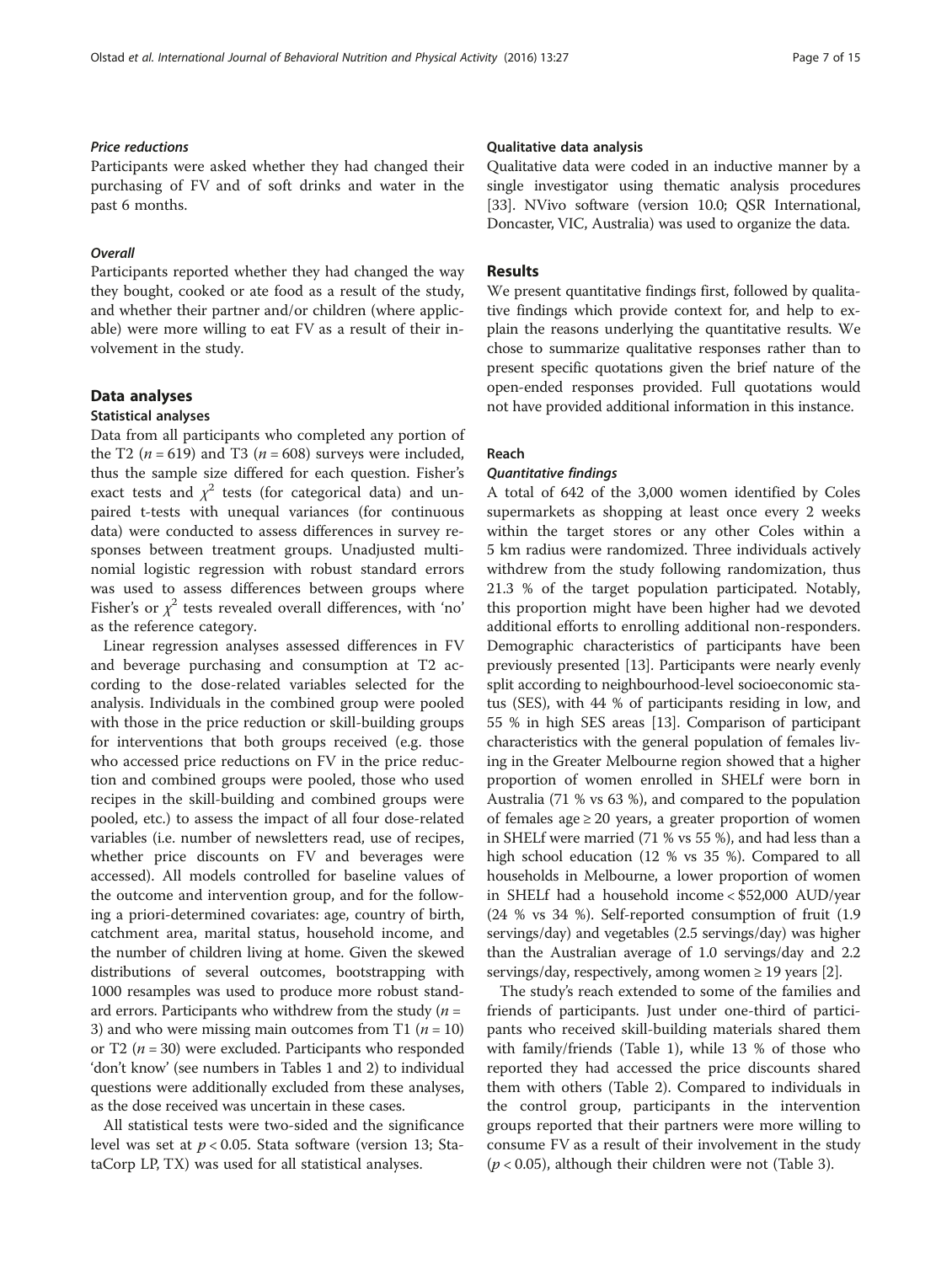#### **Effectiveness**

# Price reductions

## Quantitative findings

Nearly two-thirds of participants who reported that they had accessed price discounts on FV said they purchased more FV because of the discounts, while the reverse was true among those receiving discounts on low-calorie carbonated beverages and water, with approximately twothirds reporting they did not purchase more low-calorie carbonated beverages and water, or fewer high-calorie carbonated beverages because of the discounts (Table [2\)](#page-4-0).

#### Qualitative findings

Those who did not increase their purchasing of FV said they had not done so because they already purchased what they required and additional purchases would have gone to waste. Others said they already purchased their FV elsewhere, often for reasons related to perceived cost and/or quality. Notably, a number indicated that although they had not increased their overall FV purchasing, they were now buying a greater proportion of their FV at Coles to take advantage of the price discounts they received through the study. Themes that emerged with respect to why so many participants did not increase purchasing of low-calorie carbonated beverages and water in response to price discounts related to the fact that many participants tended not to buy these beverages, often because they preferred tap water or wanted to avoid artificial sweeteners. Other participants indicated that they did not increase purchasing of discounted beverages simply because they did not require more of them.

Participants were asked to report how they used the funds they saved from the FV and beverage discounts. Many reported using them to purchase more food overall, with a large constituency indicating they spent these funds on FV specifically. Very few used the money to purchase additional discounted beverages. Others used their savings to fund other household-related expenditures, while still others used the money to purchase 'luxury' items they would not normally buy, such as more expensive types of FV, restaurant meals or magazines. One participant used the funds to purchase cigarettes. This was the only instance in which it was possible to ascertain that saved funds had clearly been used to purchase unhealthy items. Finally, some participants did not spend the saved funds or were unsure how they had used them, often indicating this was because the savings were too small to notice.

#### **Overall**

#### Quantitative findings

Compared to those in the control group (15 %), significantly more participants in the intervention groups (35 %) said they had changed the way they bought, cooked or ate food as a result of study involvement ( $p <$ 0.001), with no differences among intervention groups (Table [3\)](#page-5-0).

## Qualitative findings

Reported changes made as a result of study involvement were very consistent, as participants overwhelmingly indicated that they had increased their purchase and/or consumption of FV, and of vegetables in particular. Many said they had increased the variety of foods they ate, especially of FV, and more often purchased these items fresh. Very few participants reported changing their beverage purchasing or consumption patterns as a result of study involvement. Some participants described changes they had made in more general terms, saying they had increased healthy, and reduced unhealthy eating. Additional changes made primarily by those who received skill-building materials included planning meals and shopping trips more often, incorporating FV within recipes, and increased awareness of food choices, although these types of changes were also reported by individuals in the price reduction and control groups. Individuals who received price discounts also said they had increased purchasing of FV at Coles to take advantage of the price discounts. Only three participants suggested the possibility of unintended negative consequences, including eating more unhealthy food or feeling guilty about eating unhealthy foods during the intervention period, although it was not clear whether they attributed these to the interventions specifically.

## Implementation Skill-building

## Quantitative findings

Nearly all participants randomized to receive skillbuilding materials reported receiving newsletters, with more than half reading all of them (Table [1\)](#page-3-0). On average, participants spent just under 12 min reading each newsletter. On a 5-point scale where 5 indicates 'extremely useful' and 1 indicates 'not at all useful', 80 % of participants who reported receiving newsletters gave them a score of 3 or higher. Although participants said they appreciated the recipes within the newsletters, only approximately half reported using the recipes provided, with most using only 1–3 recipes and doing so on an infrequent basis (i.e. no more than once every 2 weeks). Overall, three-quarters of participants thought the amount of material provided in the skill-building intervention was 'about right'.

The majority of participants (85 %) signed up to participate in the web-based forums. Of those participants who signed up, 25 % logged onto the forums at least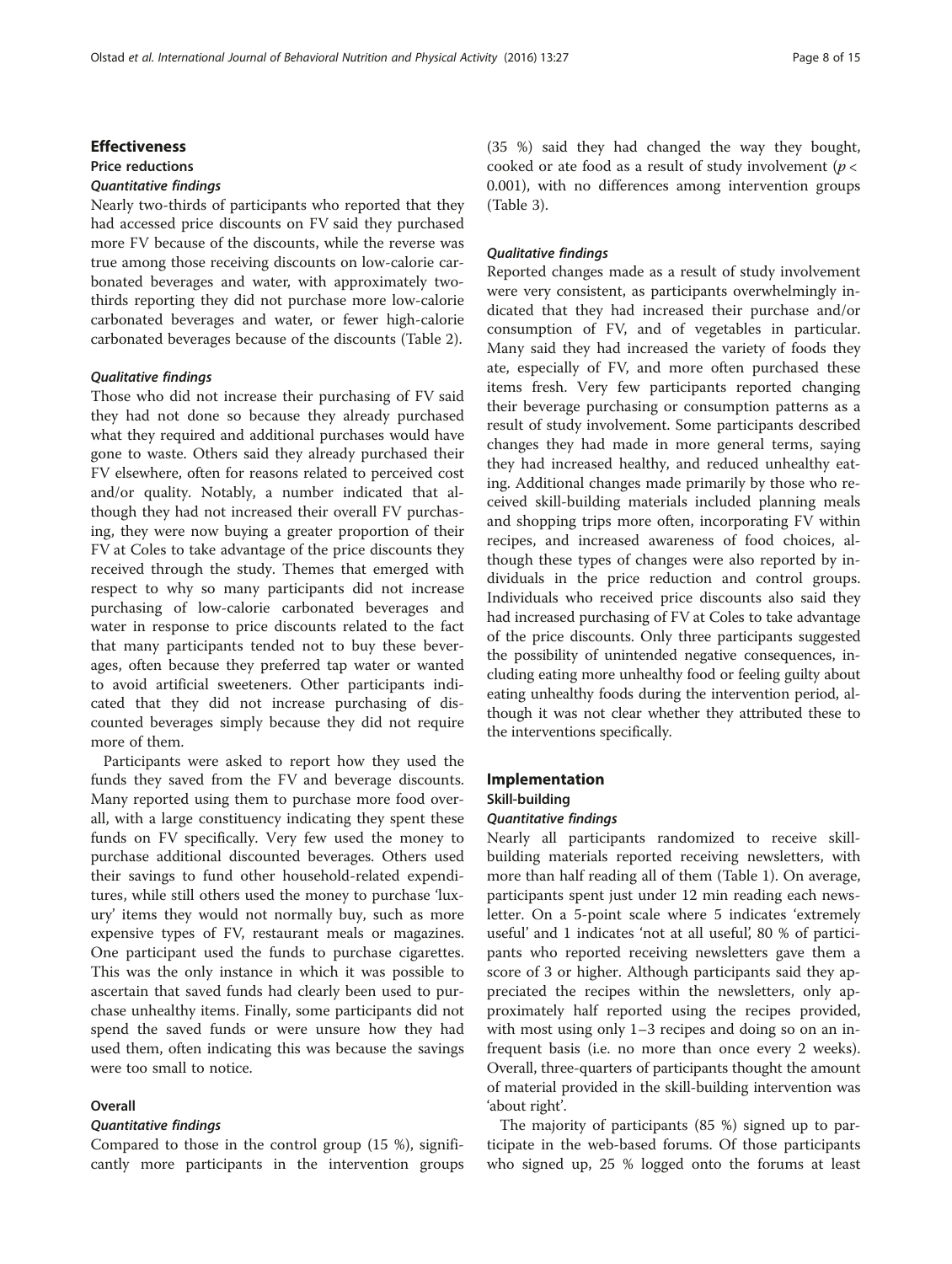once, although only 10 % actively posted on the forums during the intervention period.

#### Qualitative findings

The vast majority of those who did not read all eight newsletters failed to do so due to time constraints, with many indicating they had put them aside to read later. Others indicated that they had not read all of the newsletters because the information they contained was too simplistic and they already knew much of it. Participants overwhelmingly appreciated the recipes that newsletters provided. Many also liked the information about FV and sections providing practical tips and time-efficient strategies for healthy living. Most participants said there was nothing they disliked about the newsletters. The primary messages they recalled from reading newsletters were often very general messages emphasizing the importance of eating healthfully, eating more FV, and healthy lifestyles.

Most of those who did not use the recipes had not done so because they already had a collection of recipes they enjoyed and were accustomed to using, which in some cases were similar to those provided by SHELf. Others indicated they had not had the time to use the recipes, while many said they did not find the recipes appealing, primarily because they were too basic. A number said the recipes did not fit with their current diet (followed for cultural, medical or lifestyle-related reasons).

#### Price reductions

## Quantitative findings

More than 80 % of individuals in the price reduction groups reported accessing discounts on FV, with just under 40 % reporting they had accessed the beverage discounts (Table [2\)](#page-4-0). More than two-thirds liked the collective discounts 'very much'.

#### Qualitative findings

Aspects of the discounts that participants most enjoyed were that they allowed them to save money, primarily on FV, with very few mentioning the beverage savings. Many indicated the discounts allowed them to buy more and/or a greater variety of FV, particularly the more expensive types. Participants said that receiving discounts made them feel appreciated and like they were being rewarded for making healthy choices. A number also indicated that they shifted their FV purchasing from other stores to Coles to take advantage of the discounts.

Participants expressed very few complaints related to the discounts, and were disappointed when they ended. Many wished the discounts had applied to more, or even all supermarket items. Several indicated they did not like the beverage discounts because they were not useful for them. Some indicated the size of the discounts was too

small, and that even with the discounts they could still purchase less expensive produce elsewhere.

#### **Overall**

## Qualitative findings

When participants were asked what they liked most about the study, increased awareness of current eating behaviours was a strong theme across all groups, including those in the control group. This was attributed to the chance for self-reflection through completing surveys, information provided in the skill-building intervention, as well as through the foods to which discounts were applied. Appreciation for the incentives and discounts provided through the study emerged as another strong and consistent theme. Many participants also valued the opportunity to contribute to research, as they found the study interesting and worthwhile, and enjoyed completing the surveys. Those in the skill-building arms found the newsletters and recipes helpful and liked learning new things. The vast majority of participants indicated that they did not dislike anything about the study. The small number of participant-expressed concerns related primarily to the surveys, as some disliked the repetitive nature of the questions, the length of the surveys, or that they could not always find their preferred response options. Others disliked the non-monetary incentives, and felt this money could have been better spent elsewhere. Complaints related to the discounts were rare, whereas concerns were expressed with the newsletters, in terms of their messaging, the frequency with which they were received (i.e. too frequent), and their length (i.e. too long). Finally, environmental concerns were raised regarding the amount of packaging required to post nonmonetary incentives, and provision of paper-based newsletters and surveys.

## Impact of intervention dose Quantitative findings

In adjusted analyses, individuals who said they read all of the newsletters had a higher intake of low-calorie carbonated beverages and water (0.97 servings/day, 95 % CI 0.34–1.60;  $p < 0.01$ ) compared to those who said they did not read all of the newsletters immediately postintervention, while those who reported using the provided recipes had a higher intake of fruits (0.24 servings/ day, 95 % CI 0.03–0.45;  $p < 0.05$ ) and vegetables (0.27 servings/day, 95 % CI 0.05–0.49);  $p < 0.05$  compared to those who did not use these recipes (Table [4](#page-9-0)). Those who reported accessing the FV discounts purchased (518.86 g/week, 95 % CI 158.41–879.31; p < 0.01) and consumed (0.48 servings/day, 95 % CI 0.13–0.84;  $p <$ 0.01) more vegetables compared to those who said they did not access discounts on FV. Those who said they accessed beverage discounts purchased more low-calorie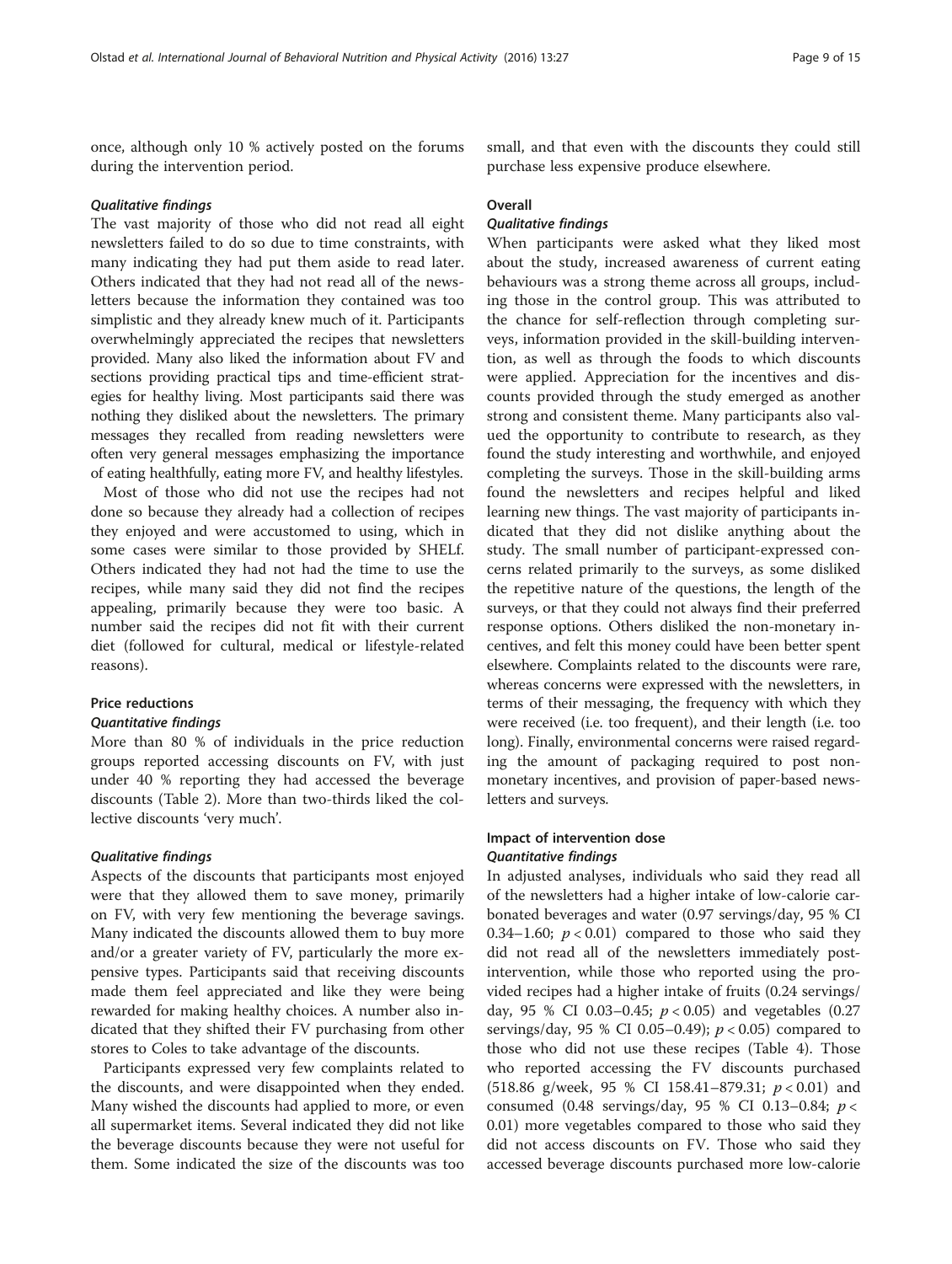| Dose-related<br>variables                                                                  | Fruit purchase<br>(g/week)      | Fruit consumption<br>(servings/day) <sup>a</sup> | Vegetable purchase<br>(g/week)                                                | Vegetable<br>consumption<br>(servings/day) <sup>a</sup> | Low-calorie carbonated<br>beverage and water<br>purchase (mL/week) | Low-calorie carbonated<br>beverage and water<br>consumption<br>(servings/day) <sup>a</sup> | High-calorie carbonated<br>beverage purchase<br>(mL/week) | High-calorie carbonated<br>beverage consumption<br>(servings/day) <sup>a</sup> |
|--------------------------------------------------------------------------------------------|---------------------------------|--------------------------------------------------|-------------------------------------------------------------------------------|---------------------------------------------------------|--------------------------------------------------------------------|--------------------------------------------------------------------------------------------|-----------------------------------------------------------|--------------------------------------------------------------------------------|
|                                                                                            |                                 |                                                  |                                                                               |                                                         | $\beta$ (95 % confidence interval)                                 |                                                                                            |                                                           |                                                                                |
| Number of<br>newsletters<br>read<br>All $vs <$ all <sup>b</sup><br>$(n = 285)$             | $2.49$ ( $-241.77$ ,<br>246.75) |                                                  | $-0.06$ ( $-0.27$ , 0.14) 113.82 ( $-103.66$ , 331.31) 0.06 ( $-0.17$ , 0.30) |                                                         | 188.98 (-502.78, 880.74)                                           | $0.97**$ (0.34, 1.60)                                                                      | 507.94 (-407.14,<br>1423.02)                              | $-0.07$ $(-0.16, 0.01)$                                                        |
| Used recipes<br>Yes vs no <sup>b</sup><br>$(n = 282)$                                      | 128.72 (-114.44,<br>371.88)     | $0.24*$ (0.03, 0.45)                             | $-13.87$ $(-233.24,$<br>205.50)                                               | $0.27*$ (0.05,<br>(0.49)                                | 248.27 (-317.73, 814.26)                                           | $0.38$ ( $-0.24$ , 1.00)                                                                   | 95.23 (-635.92, 826.38)                                   | $-0.05$ ( $-0.16$ , 0.06)                                                      |
| <b>Accessed price</b><br>discounts on fruit<br>and vegetables<br>Yes vs nob<br>$(n = 274)$ | 238.93 (-152.89,<br>630.75)     | $0.28$ ( $-0.08$ , $0.63$ )                      | 518.86** (158.41,<br>879.31)                                                  | $0.48**$ (0.13,<br>0.84)                                | n/a                                                                | n/a                                                                                        | n/a                                                       | n/a                                                                            |
| <b>Accessed price</b><br>discounts on<br>beverages<br>Yes vs nob<br>$(n = 221)$            | n/a                             | n/a                                              | n/a                                                                           | n/a                                                     | 1004.24* (134.44,<br>1874.03)                                      | $0.48$ $(-0.23, 1.19)$                                                                     | 1074.80 (-656.43,<br>2806.03)                             | $-0.02$ ( $-0.13$ , 0.08)                                                      |

## <span id="page-9-0"></span>Table 4 Impact of intervention dose on purchase and consumption of fruits, vegetables and beverages at post-intervention

Beta coefficients represent the between-group mean differences in purchasing and consumption of fruits, vegetables and beverages. Linear regression models controlled for baseline values of the outcome, intervention group, age, country of birth, catchment area, marital status, household income, and the number of children living at home

 $a$ 1 serving of fruit = 150 g; 1 serving of vegetables = 75 g; 1 serving of beverage = 125 mL

**b**Indicates reference category

 $*p$  < 0.05;  $*p$  < 0.01; bolded values highlight significant differences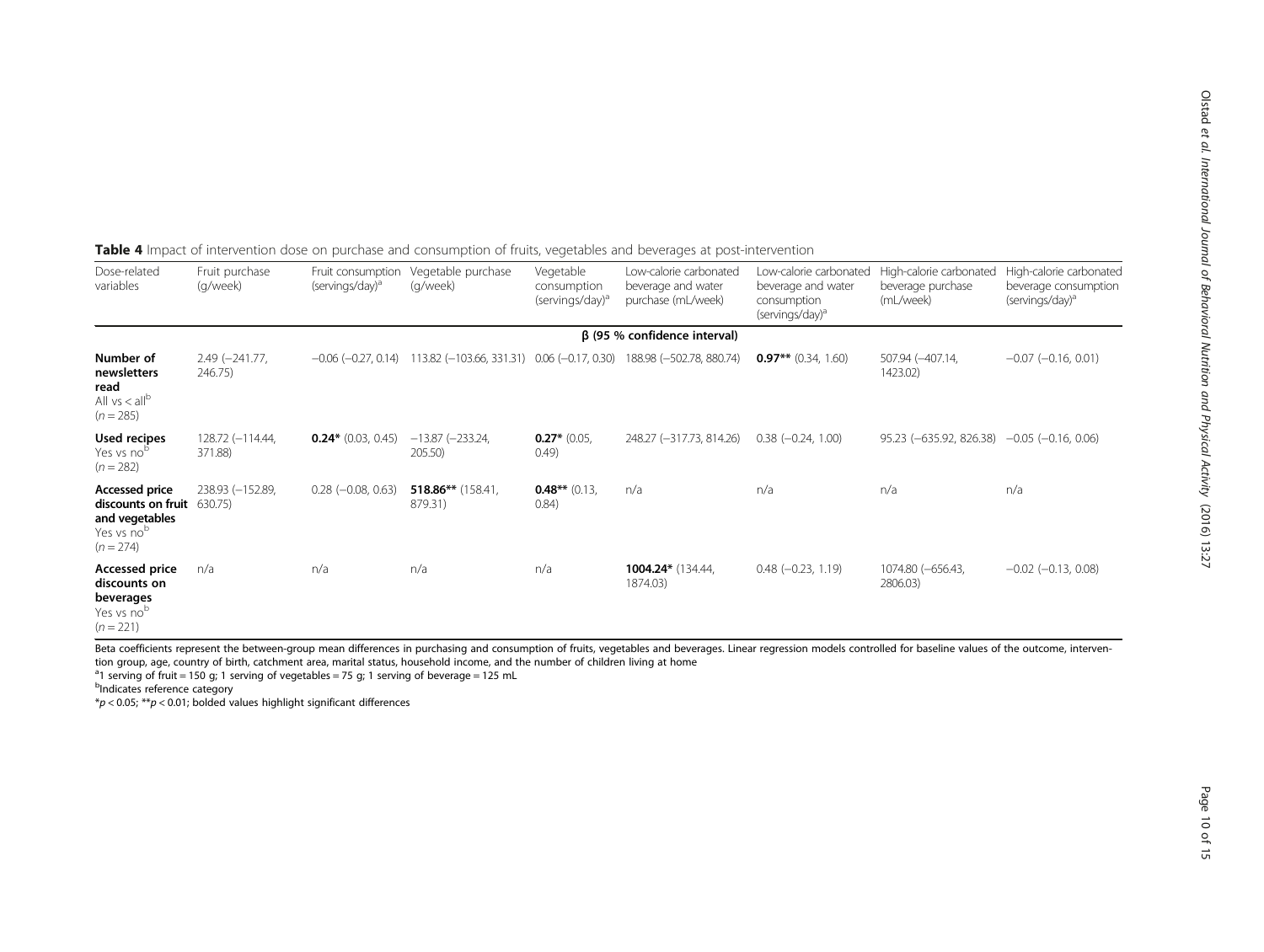carbonated beverages and water (1004.24 mL/week, 95 % CI 134.44–1874.03;  $p < 0.05$ ) compared to those who said they did not access these discounts.

## **Maintenance**

## Skill-building

## Quantitative findings

Nearly 44 % of individuals who received skill-building materials reported using them in the 6-month postintervention period, with 32 % using newsletters and 47 % using recipes, albeit on an infrequent basis (i.e. no more than once every 2 weeks). Only 23 % reported sharing skill-building materials with family/friends in the post-intervention period.

## Price reductions

### Quantitative findings

A minority (27 %) of those who said they had accessed price reductions during the intervention period reported that they changed their purchasing of FV after the price reductions stopped, while even fewer (9 %) reported that they had changed their beverage purchasing patterns in this period.

#### **Overall**

#### Quantitative findings

At the 6-month follow-up, similar proportions of individuals in all groups (31 %) reported that the study had influenced the way they purchased, cooked or ate food. There were no differences among groups in the proportion of participants who reported their partners (31 %) and/or children (28 %) were more willing to eat FV as a result of their involvement in the study.

#### Qualitative findings

With respect to their maintenance of interventionpromoted behaviours, participants described attempts to increase healthy eating, primarily through including more or a greater variety of FV in their diets, and to drink more water. Participants also mentioned attempts to reduce unhealthy eating, such as through drinking fewer sugar-sweetened beverages. Many had become more aware of the importance of healthy eating. Others described more frequently planning their meals and shopping, and using more, or a greater variety of recipes.

## **Discussion**

SHELf was a RCT that compared the impact of individual, environmental and a combined approach to promoting healthy eating in the supermarket setting, a key environment for influencing food selection and consumption [[34\]](#page-14-0). Process evaluation was undertaken with the aim of elucidating factors implicated in the study's previously reported main outcomes [\[13](#page-13-0)]. The RE-AIM

framework proved valuable in guiding this analysis, and in collating the most consequential and policy-relevant findings. Overall, the reach of the SHELf interventions to disadvantaged groups, and beyond study participants themselves was moderate. Participants indicated limited appreciation for, and use of beverage compared to FV discounts. All of the interventions were at least moderately efficacious in changing the way participants bought, cooked or ate food, with the strongest impacts observed among those who received a greater intervention dose. Finally, maintenance of newly acquired behaviours proved challenging.

It is important to understand the degree to which a program reaches those most in need of intervention [[17\]](#page-14-0). Socioeconomic disadvantage is a risk factor for poor dietary quality, including low FV consumption [\[4](#page-13-0), [35](#page-14-0)–[39](#page-14-0)] and therefore we sought to ensure equal representation of high and low SES groups through targeted recruitment procedures. Although the sample was nearly evenly split according to neighbourhood-level SES, less than a quarter of participants were from lower income groups according to household-level measures. Disparities in study participation have also been reported in other supermarket-based studies despite the use of targeted recruitment strategies [\[16,](#page-13-0) [20](#page-14-0)]. SHELf had some success in reaching participants' friends and family, with nearly one-third of participants sharing skill-building materials, 13 % sharing discounts, and an increased willingness of some participants' partners (34 %) to consume FV due to the study. Moreover, community-wide impacts of SHELf were evident, as rollout of Coles' fresh produce 'super-specials' was informed by study findings [[13](#page-13-0)].

Relative to those in the control group, significantly more participants in the intervention groups reported that the study had influenced the way they purchased, cooked or consumed food at post-intervention, with no differences among intervention groups. This suggests that the skill-building intervention may have had modest positive impacts that were not captured in our earlier analysis, either because our measures were not sufficiently inclusive or because they lacked sensitivity. The former appears most likely, as those who received skillbuilding materials indicated that study involvement prompted them to plan shopping trips and meals more often, to incorporate more FV during cooking, to be more aware of their dietary behaviours, and to make other changes we did not previously assess. A focus on purchasing and consumption outcomes may have been responsible for similarly null findings in other educational interventions in supermarkets [[15, 16\]](#page-13-0), pointing to the need for broader outcome assessments to capture the potential benefits of skill-building interventions in this context. While health benefits can only be achieved through improved dietary behaviours, behaviour change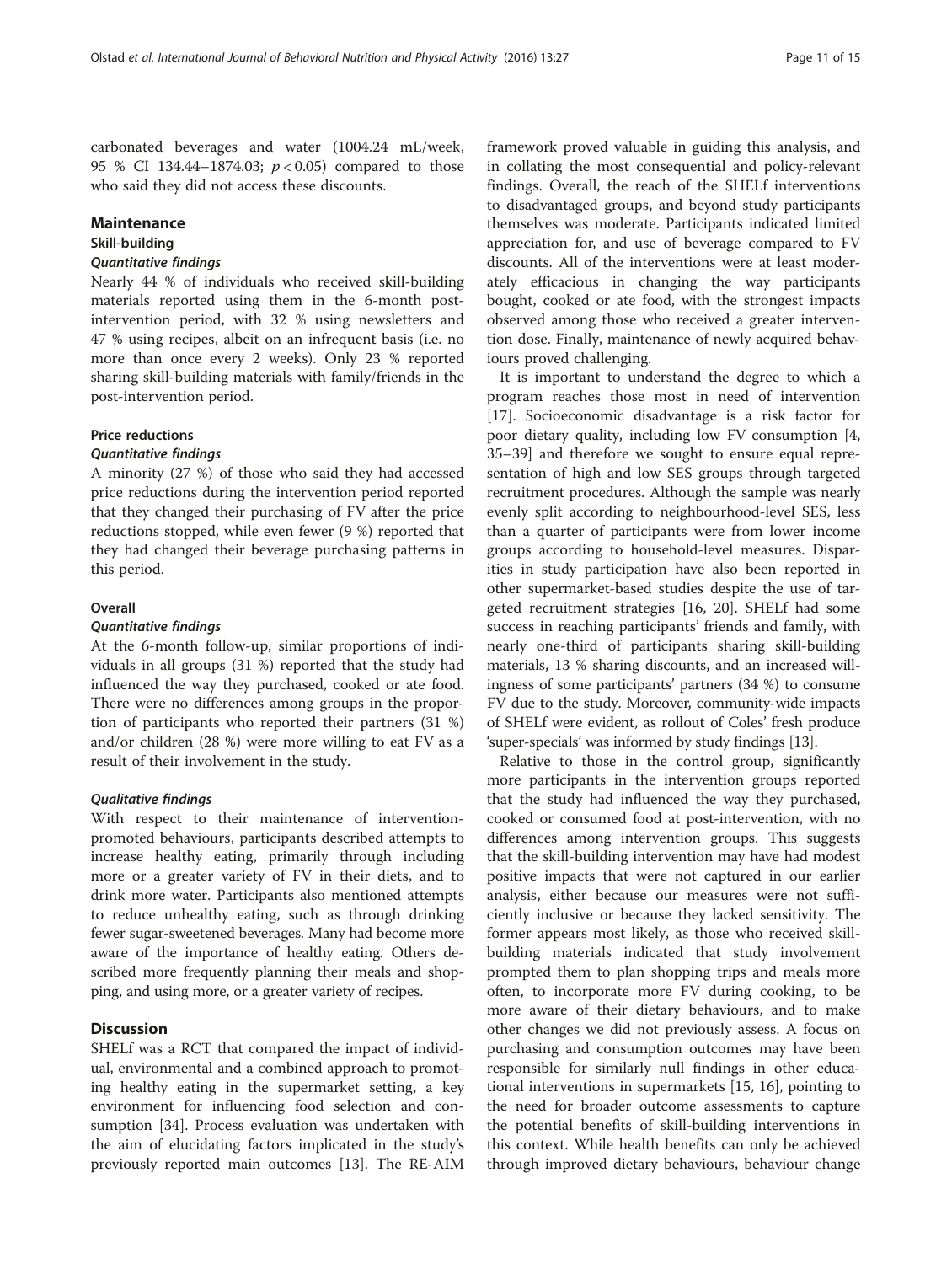is an iterative process. Thus it remains important to quantify changes in attitudes and beliefs arising from this study as they might prompt future dietary change.

In the SHELf study researchers controlled the dose of skill-building materials delivered to participants, however the dose received was under individual control. Thus, participants had to actively engage with the intervention by reading newsletters, using recipes, and completing skill-building exercises. While approximately half of participants said they read all eight newsletters and used recipes, they spent an average of just 12 min reading each newsletter, and most used between one and three of the recipes provided. Thus, a low level of engagement with skill-building materials may partly explain their lack of impact on food purchasing and consumption in the full sample, as among those who received a higher dose of intervention, positive, albeit modest, benefits were observed. At least two important implications emerge from these findings. First, newsletters and recipes may be core aspects of the skill-building intervention that should be retained in future studies, and second, a more intensive, structured and/or more engaging intervention format might be required to ensure a sufficient dose. The challenge in the former instance will be to balance intervention intensity with program reach, as participants' time constraints may limit participation in a more intensive study. Moreover, given the low usage of the web-based forums compared to the mailed resources, we would recommend combining web- and paper-based strategies in future studies, as evidence suggests that the internet is the predominant, and an increasing source of nutrition information for consumers [[40\]](#page-14-0), and that messages may be reinforced when delivered through multiple channels [[41\]](#page-14-0).

Price reductions on FV proved extremely popular, with > 80 % of participants reporting they had accessed these, compared to  $< 40$  % who accessed beverage discounts. Herman et al. [\[42](#page-14-0)] also found that FV discounts were highly accessed, with redemption rates for FV vouchers of 90 % among low-income women, whereas Waterlander et al. [[16](#page-13-0)] recorded much lower redemption rates of 15–45 %. Qualitative comments further substantiated these findings, as participants overwhelmingly indicated that they appreciated and used FV discounts, whereas only a small fraction mentioned liking beverage discounts. Indeed, many deemed the beverage discounts useless because they tended not to buy carbonated beverages and water. This coincides with results from the 2011–12 Australian Health Survey, where a majority of females reported consuming fruits (65 %) and vegetables (77 %) on a given day, whereas fewer consumed regular (17 %) and diet (9 %) soft drinks [\[2](#page-13-0)]. These findings highlight factors underlying the absence of positive impacts of beverage discounts in our previous analysis, and may also explain similar null findings by others [\[43](#page-14-0)]. Comments indicating that some participants who received price discounts displaced their FV purchasing from other venues into study supermarkets to take advantage of price discounts should encourage supermarkets to offer FV at affordable prices. Such comments also suggest implications for the validity of food purchasing data in supermarket-based pricing interventions (i.e. apparent increases in FV purchasing could be partly related to a displacement effect), and will therefore be examined in a subsequent quantitative study.

Notably, although less preferred, this process evaluation revealed that the beverage discounts were not entirely without effect, as one-third of those who accessed beverage discounts reported purchasing more low-calorie carbonated beverages and water as a consequence, while those who reported accessing beverage discounts purchased an additional litre of these beverages per week. Purchase of low-calorie carbonated beverages and water did not displace purchases of high-calorie carbonated beverages among these individuals, however, as purchasing of high-calorie carbonated beverages remained stable. Thus the true impact of the beverage discounts is unclear. It is possible that these beverages are not direct alternatives and that the impacts observed were due to individuals who already regularly purchased low-calorie carbonated beverages and water using price discounts to "stock up" on these items.

The current findings support our previously reported results showing positive outcomes of FV discounts [[13\]](#page-13-0), as nearly two-thirds of participants indicated that they purchased more FV due to the discounts. Those who reported using the FV discounts, and who therefore received the intended FV "discount dose", used it primarily to purchase and consume more vegetables, rather than fruit. This coincides with qualitative findings, as participants indicated a particular focus on increasing purchase and consumption of vegetables. Price reductions on FV appeared more effective than price reductions on beverages. Overall, study findings are therefore consistent with the notion that price elasticities differ across foods [[44](#page-14-0), [45](#page-14-0)]. Price discounts were clearly not sufficient to induce all participants to purchase and consume more of the discounted items, as consumers do not select foods solely based on price. Thus, multi-component interventions that simultaneously target multiple determinants of food selection and consumption are essential to improve population-level dietary behaviours.

Main outcomes from the SHELf study suggested the possibility of unintended negative consequences, as individuals in some groups increased purchase and/or consumption of high-calorie carbonated beverages at T2 and T3 [[13\]](#page-13-0). We previously speculated that participants may have used saved funds to purchase more high-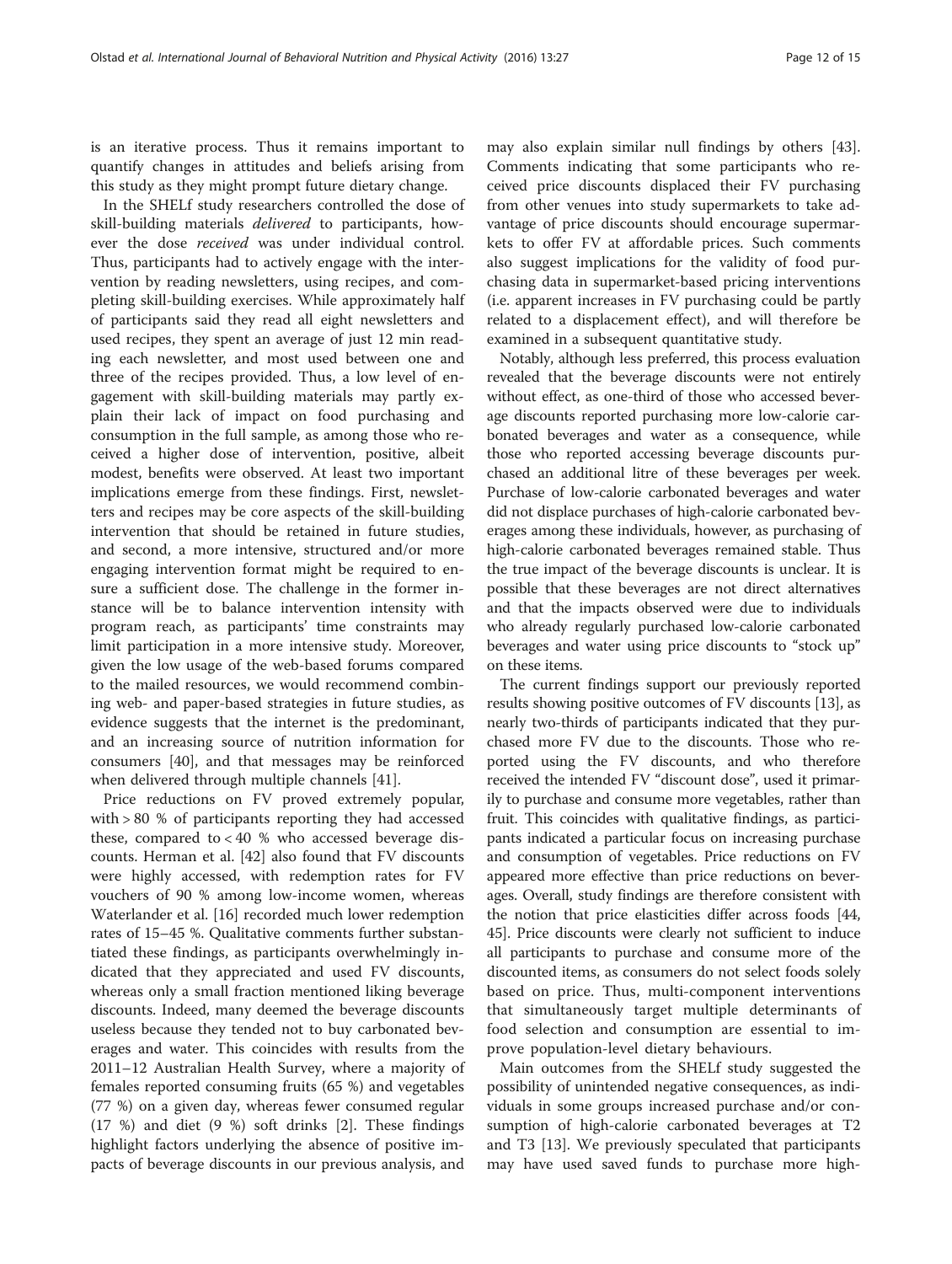calorie beverages (a substitution effect), or that behaviour change activities may have unintentionally promoted increased intake of these beverages [[13](#page-13-0)]. This process evaluation, however, found no evidence for these suppositions, as participants did not specifically mention using saved funds to purchase high-calorie beverages, although they did report using saved funds to purchase additional unspecified 'foods', which conceivably could have included high-calorie beverages. In addition, very few participants recalled any beverage-related messaging associated with the skill-building intervention, and those messages that were recalled were positive (e.g. drink more water). Thus, the observed increase in purchase and consumption of high-calorie carbonated beverages appears unrelated to the SHELf interventions.

While substituting healthier for less healthy products in the diet is desirable, simply adding more food, even healthy foods such as FV, can lead to weight gain. Studies conducted in real-world supermarket settings have reported no change in overall food expenditures [[15](#page-13-0), [16](#page-13-0)], purchase of unhealthy foods [[15](#page-13-0)], or total caloric intake [[43\]](#page-14-0) in response to price discounts on FV and healthier beverages. At least three studies in simulated supermarket environments have, however, reported counterproductive outcomes of pricing interventions whereby discounting of healthy foods has led to higher calorie purchases [\[46](#page-14-0), [47](#page-14-0)], purchase of more items overall [[47](#page-14-0)] or of additional unhealthy foods [[46](#page-14-0), [48\]](#page-14-0). Qualitative comments indicating that some participants used their savings from price discounts to purchase more food overall, or more FV specifically, suggest the possibility of unintended negative consequences (i.e. increased caloric intake, although recognizing that increased FV intake confers health benefits) that should be probed in future analyses. In addition, the broader economic and health implications of food-related price reductions should be examined, as individuals could theoretically use saved funds on a variety of other more or less healthy items or activities.

While many interventions have been successful in producing short-term behaviour change, benefits often erode over time with the resumption of previous behavioural patterns [\[49](#page-14-0)]. Maintenance of newly established behaviours proved challenging in the SHELf study, although successes were achieved in some areas. Overall, positive perceived impacts of the interventions on the way participants bought, cooked and consumed food were largely maintained in the post-intervention period, but were no longer statistically significant, seemingly due to positive impacts of the study on these behaviours amongst participants in the control group in the postintervention period (i.e. ~31 % of participants in all groups reported that the study had positively influenced the way they bought, cooked or ate food). Qualitative responses suggest that these positive impacts may have been partly related to the opportunity for additional selfreflection on personal eating behaviours occasioned by completion of a second survey at T2. Similarly, positive impacts of the study on the reported willingness of intervention participants' partners to increase their FV consumption at T2 disappeared at T3 largely due to reported study-associated increases in FV consumption among partners of control group participants in the post-intervention period.

There is currently a strong focus on evaluating the impact of health promotion interventions, however less emphasis is placed on process evaluation [[50\]](#page-14-0). This study was unique because of its strong design, realworld supermarket setting, grounding in an explicitly socioecological approach, multi-sectoral partnerships (i.e. Heart Foundation, Coles® supermarkets), and collection of quantitative and qualitative process-related data at multiple time points. These data can help to ascertain which aspects of the SHELf interventions were most useful, and provide more complete information for decision makers in deciding whether it is worthwhile to initiate or continue to support similar programs.

Our sample was more highly educated and had a higher income than the general population of women living in Melbourne, and therefore the generalizability of study findings is unclear. The process measures were self-reported, and may therefore be influenced by social desirability and recall biases, however these should be relatively balanced across groups. Survey questions were not validated or examined for their reliability, nor were we able to use multiple methods (e.g. individual interviews) to triangulate findings. The consistency of responses within and across questions, however, suggests that participants correctly understood the nature of the questions. Finally, we did not have purchasing and consumption data for all foods and beverages, and we were therefore limited in our ability to assess substitution effects.

## Implications and conclusions

Given the resources required to implement public health programs, the potential value of new programs should not be judged solely on the basis of their efficacy, but on a thorough and comprehensive analysis of all aspects of a program. SHELf was the first supermarket-based RCT to perform a thorough process evaluation assessing the reach, effectiveness, implementation and maintenance of a skill-building, price discount, and combined intervention. Process evaluation proved critical to a correct interpretation of study outcomes by enabling a more holistic assessment of intervention impact, and by accounting for factors such as their level of implementation. Based on these findings we have formulated several recommendations for future nutrition-related interventions in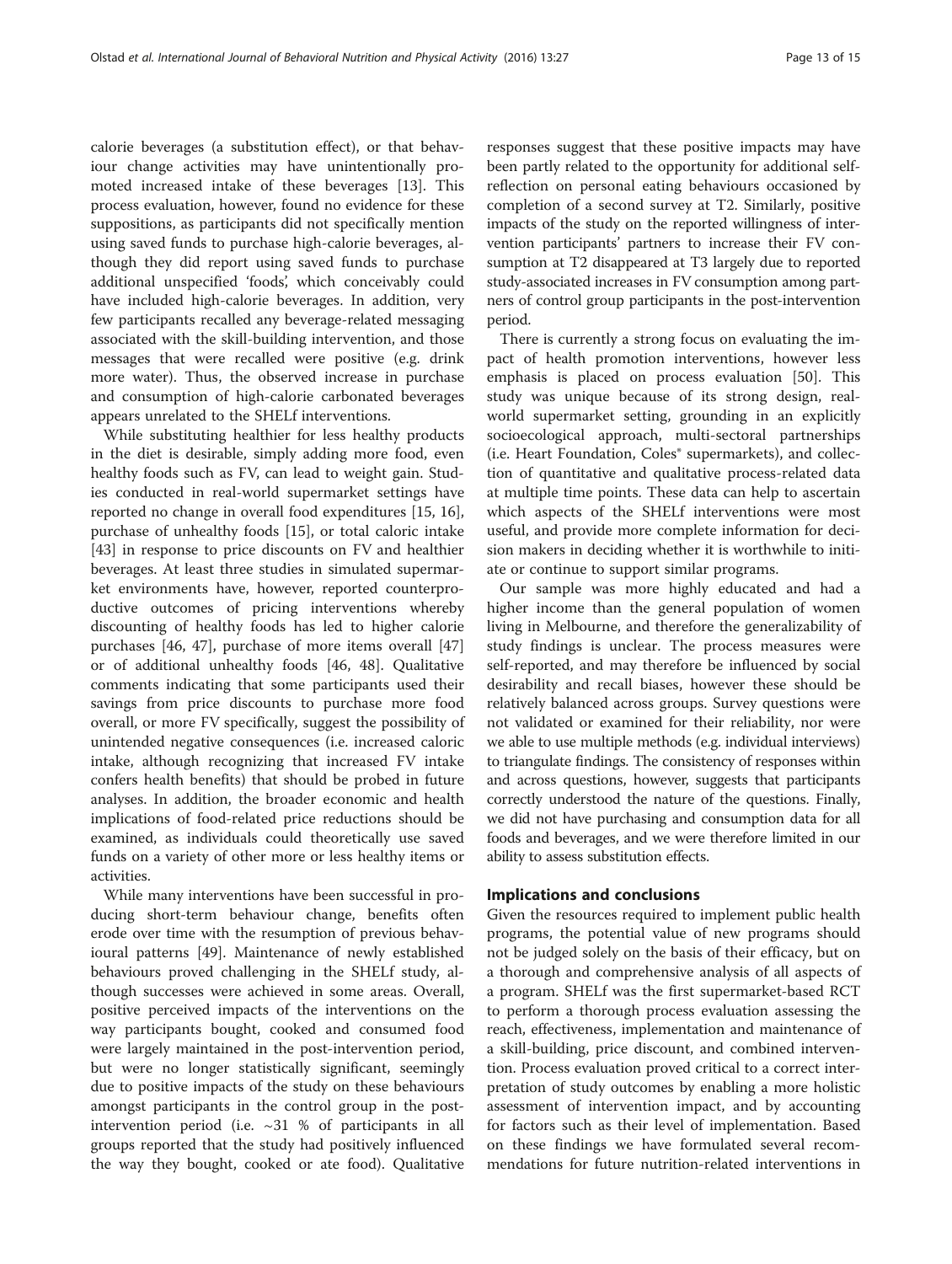<span id="page-13-0"></span>supermarkets. First, given our mixed success in recruiting disadvantaged women into the SHELf study (i.e. while 44 % of women lived in disadvantaged neighbourhoods, participants were more advantaged than average Melbournians according to individual-level SES measures) more specific actions may be required to minimize socioeconomic disparities in study participation where examining impact on disadvantaged populations is an explicit goal. Second, given that intervention impact varied according to the dose received, future studies should examine the impact of multiple doses of intervention. Third, given the importance of ensuring delivery of a sufficient intervention dose without overburdening participants, future studies could vary intervention intensity to assess feasibility and impact. Fourth, our inability to examine food substitution effects limited our conclusions related to the ultimate health impacts of our findings, and thus future studies should examine these where possible. Finally, future studies could also measure additional relevant outcomes such as change in food preparation, shopping and awareness of food selection, as these may contribute to additional behaviour change over time.

Supermarkets represent a critical, yet so far underutilized venue for influencing dietary behaviours at a population-level. This study points to the potential to leverage the power of supermarkets within food systems to virtuous ends, contributing to accomplishment of key public health objectives that might otherwise be more difficult, and take much longer to achieve. Despite modest reported effectiveness, even small changes among some population segments can shift population-level dietary intake distributions in healthier directions. It is hoped that the collective successes and failures of the SHELf intervention described herein will inform development and implementation of more effective policies and programs to optimize food selection in this setting.

#### Abbreviations

FV: fruits and vegetables; RCT: randomized controlled trial; RE-AIM: reach, effectiveness, adoption, implementation, maintenance; SES: socioeconomic status; SHELf: Supermarket Healthy Eating for Life.

#### Competing interests

The authors declare that they have no competing interests.

#### Authors' contributions

DLO analysed and interpreted the data, wrote the manuscript; KB designed the study, supervised data collection, interpreted the data; GA analysed and interpreted the data; HNDL analysed and interpreted the data; SM, CNM, CP, DAC designed the study, interpreted the data. All authors read, edited and approved the final manuscript.

#### Acknowledgements

This study was funded by a National Health & Medical Research Council (NHMRC) Project Grant, ID 594767. Coles® supermarkets and the National Heart Foundation of Australia provided in-kind support for the study. DLO is supported by a Canadian Institutes of Health Research Fellowship and an Endeavour Research Fellowship. KB is supported by a National Health & Medical Research Council Principal Research Fellowship, ID 1042442. SM is supported by an Australian Research Council Future Fellowship, ID

FT100100581. The study funders had no role in the collection, analysis and interpretation of data, or in writing the manuscript. The contents of this paper are the responsibility of the authors and do not reflect the views of NHMRC.

#### Author details

<sup>1</sup> Centre for Physical Activity and Nutrition Research, Deakin University, 221 Burwood Highway, Burwood, VIC 3125, Australia. <sup>2</sup>Deakin Health Economics, Deakin University, 221 Burwood Highway, Burwood, VIC 3125, Australia. <sup>3</sup>National Institute for Health Innovation, School of Population Health, Tamaki Campus, University of Auckland, Auckland 1072, New Zealand. <sup>4</sup>School of Public Health, Faculty of Sciences, Curtin University, GPO Box U1987, Perth, WA 6845, Australia.

#### Received: 8 July 2015 Accepted: 16 February 2016 Published online: 24 February 2016

#### References

- 1. Lim SS, Vos T, Flaxman AD, Danaei G, Shibuya K, Adair-Rohani H, et al. A comparative risk assessment of burden of disease and injury attributable to 67 risk factors and risk factor clusters in 21 regions, 1990–2010: a systematic analysis for the Global Burden of Disease Study 2010. Lancet. 2012; 380(9859):2224–60.
- 2. Australian Bureau of Statistics. 2014. Australian Health Survey: Nutrition First Results - Foods and Nutrients, 2011–12. [http://www.abs.gov.au/ausstats/](http://www.abs.gov.au/ausstats/abs@.nsf/Lookup/by%20Subject/4364.0.55.007~2011-12~Main%20Features~Key%20Findings~1) [abs@.nsf/Lookup/by%20Subject/4364.0.55.007~2011-12~Main%20Features~](http://www.abs.gov.au/ausstats/abs@.nsf/Lookup/by%20Subject/4364.0.55.007~2011-12~Main%20Features~Key%20Findings~1) [Key%20Findings~1](http://www.abs.gov.au/ausstats/abs@.nsf/Lookup/by%20Subject/4364.0.55.007~2011-12~Main%20Features~Key%20Findings~1). Accessed January 5, 2015.
- 3. Brownell KD, Kersh R, Ludwig DS, Post RC, Puhl RM, Schwartz MB, et al. Personal responsibility and obesity: a constructive approach to a controversial issue. Health Aff (Millwood). 2010;29(3):379–87.
- 4. Ball K, Crawford D, Mishra G. Socio-economic inequalities in women's fruit and vegetable intakes: a multilevel study of individual, social and environmental mediators. Public Health Nutr. 2006;9(5):623–30.
- 5. Shaikh AR, Yaroch AL, Nebeling L, Yeh MC, Resnicow K. Psychosocial predictors of fruit and vegetable consumption in adults a review of the literature. Am J Prev Med. 2008;34(6):535–43.
- 6. Thornton LE, Lamb KE, Tseng M, Crawford DA, Ball K. Does food store access modify associations between intrapersonal factors and fruit and vegetable consumption? European journal of clinical nutrition. 2015.
- 7. Smith KJ, McNaughton SA, Cleland VJ, Crawford D, Ball K. Health, behavioral, cognitive, and social correlates of breakfast skipping among women living in socioeconomically disadvantaged neighborhoods. J Nutr. 2013;143(11): 1774–84.
- 8. Ferranti EP, Narayan KM, Reilly CM, Foster J, McCullough M, Ziegler TR, et al. Dietary self-efficacy predicts AHEI diet quality in women with previous gestational diabetes. Diabetes Educ. 2014;40(5):688–99.
- 9. Bowen DJ, Beresford SA. Dietary interventions to prevent disease. Annu Rev Public Health. 2002;23:255–86.
- 10. Beresford SA, Curry SJ, Kristal AR, Lazovich D, Feng Z, Wagner EH. A dietary intervention in primary care practice: the Eating Patterns Study. Am J Public Health. 1997;87(4):610–6.
- 11. McLeroy KR, Bibeau D, Steckler A, Glanz K. An ecological perspective on health promotion programs. Health Educ Q. 1988;15(4):351–77.
- 12. Stokols D. Establishing and maintaining healthy environments. Toward a social ecology of health promotion. Am Psychol. 1992;47(1):6–22.
- 13. Ball K, McNaughton S, Le H, Gold L, Ni Mhurchu C, Abbott G, et al. Influence of price discounts and skill-building strategies on purchase and consumption of healthy food and beverages: outcomes of the Supermarket Healthy Eating for Life randomized controlled trial. Am J Clin Nutr. 2015; 101(5):1055–64.
- 14. Ball K, McNaughton SA, Mhurchu CN, Andrianopoulos N, Inglis V, McNeilly B, et al. Supermarket Healthy Eating for Life (SHELf): protocol of a randomised controlled trial promoting healthy food and beverage consumption through price reduction and skill-building strategies. BMC Public Health. 2011;11:715.
- 15. Ni Mhurchu C, Blakely T, Jiang Y, Eyles HC, Rodgers A. Effects of price discounts and tailored nutrition education on supermarket purchases: a randomized controlled trial. Am J Clin Nutr. 2010;91(3):736–47.
- 16. Waterlander WE, de Boer MR, Schuit AJ, Seidell JC, Steenhuis IH. Price discounts significantly enhance fruit and vegetable purchases when combined with nutrition education: a randomized controlled supermarket trial. Am J Clin Nutr. 2013;97(4):886–95.